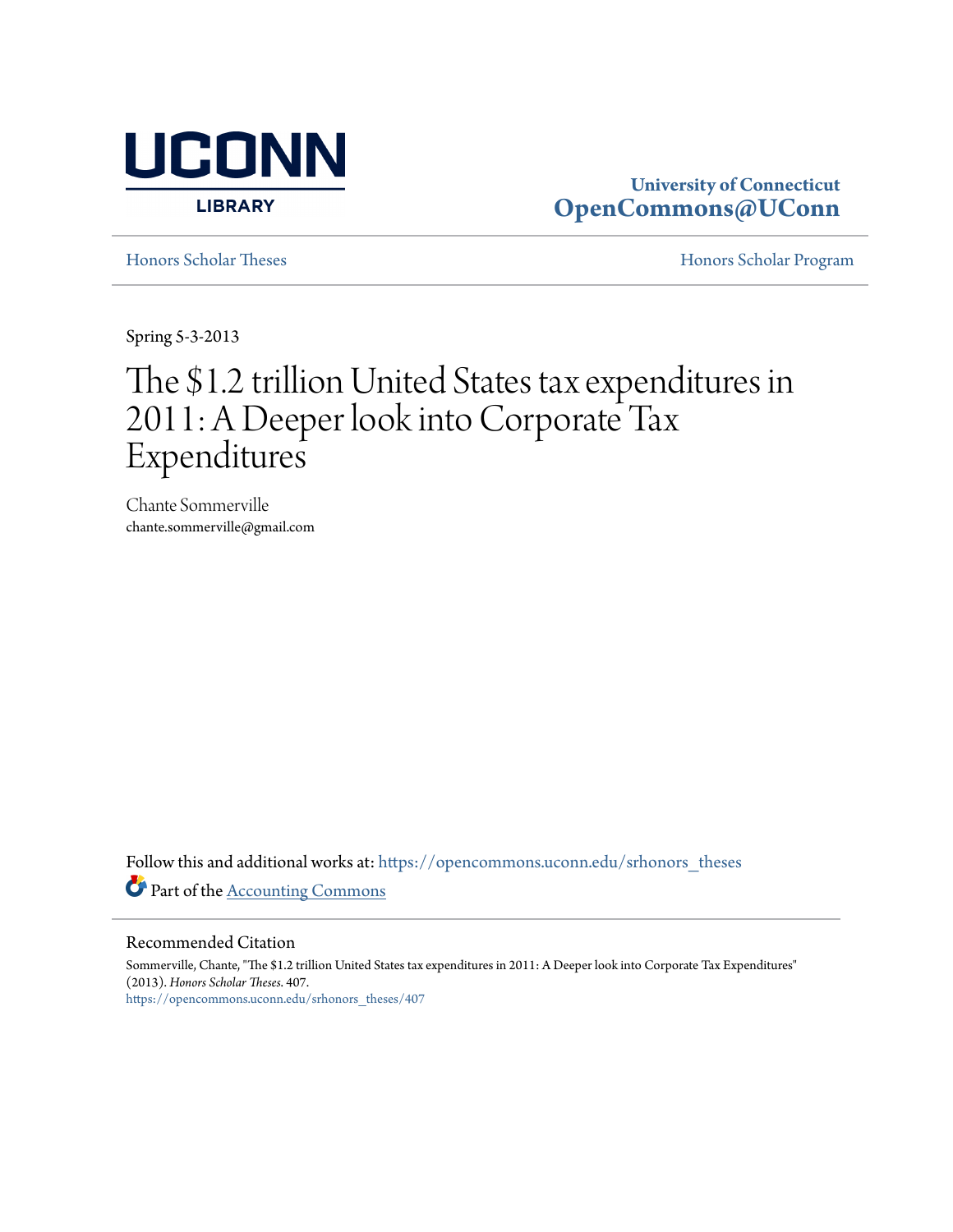# **The \$1.2 trillion United States tax expenditures in 2011:** A Deeper look into Corporate Tax Expenditures

3 May 2013

Chante Sommerville University of Connecticut School of Business Accounting

# **Abstract**

*The \$1.2 trillion U.S. tax expenditures in 2011: A Deeper look into the Corporate Tax Expenditures* examines U.S. Federal government revenue losses attributed to tax expenditures. This paper will discuss the rationale, functions, and benefits of the 173 tax expenditures within the U.S. Tax Code. Specifically, this paper will concentrate on three significant provisions that benefit corporations predominantly: accelerated depreciation of machinery and equipment, deferral of income from controlled foreign corporations, and deduction for US production activities. The *U.S. tax expenditures in 2011: A Deeper look into the Corporate Tax Expenditures* solely aims to inform readers about one perspective to the tax reform debate. The readers are encouraged to continue to seek more information in order to participate within political dialogue.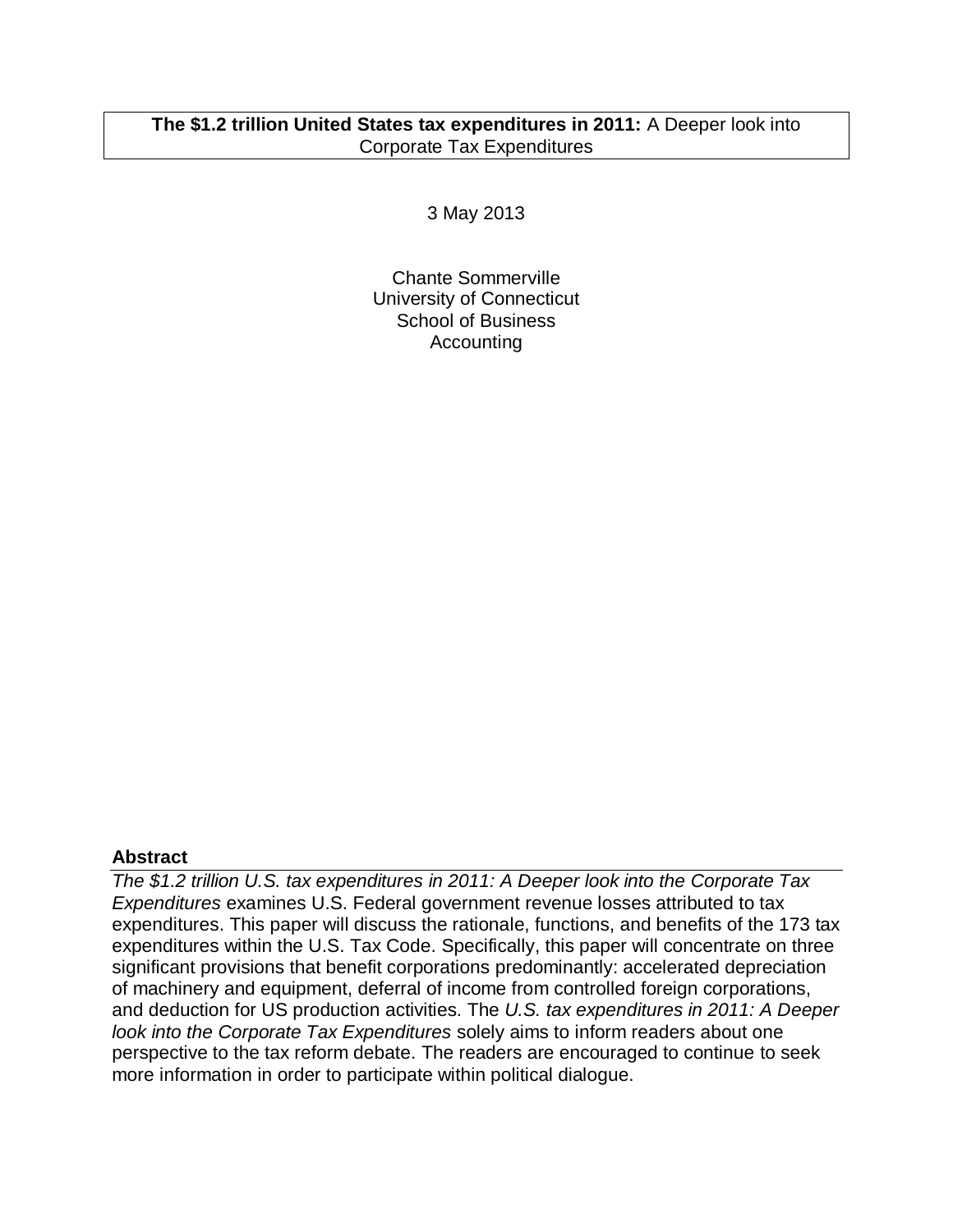According to the Congressional Budget and Impoundment Control Act of 1874,

tax expenditures are "revenue losses attributable to provisions of the Federal tax laws

which allow a special exclusion, exemption, or deduction from gross income or which

provide a special credit a preferential rate of tax, or a deferral of tax liability." Alternative

definitions for tax expenditures include:

"Tax provisions favoring one activity or another or providing benefits to a limited number of tax payers." (Tax Reform Panel)

"…reductions in a taxpayer's tax liabilit[ies] that are the result of special exemptions and exclusions from taxation, deductions, credits, deferrals of tax liability, or preferential tax rates." (U.S. Government Accountability Office)

"…revenue losses attributable to tax provisions that often result from the use of the tax system to promote social goals without incurring direct expenditures." (Tax Policy Center, Urban Institute and Brookings Institution)

Therefore, a tax expenditure is a policy instrument that allocates revenue through the

U.S. Federal income tax system. In other words, the U.S. Federal government

distributes revenue to individuals and corporations by special tax provisions that allow

for deductions, exclusions, exemptions, credits, deferrals, and preferential tax rates

within the tax law.

The discussion of tax expenditures have become the forefront of political debate within recent years. Tax expenditures significance within political debates can be explained by its magnitude, tax expenditures "account for one-fourth to one-third of all benefits and subsidies granted to the public" from the U.S. Federal government (Tax Policy Center, Urban Institute and Brookings Institution). The political debates on U.S. Federal tax expenditures center on its reform. Within the debates, tax expenditures have been labeled "loopholes," been deemed a tool to increase spending for high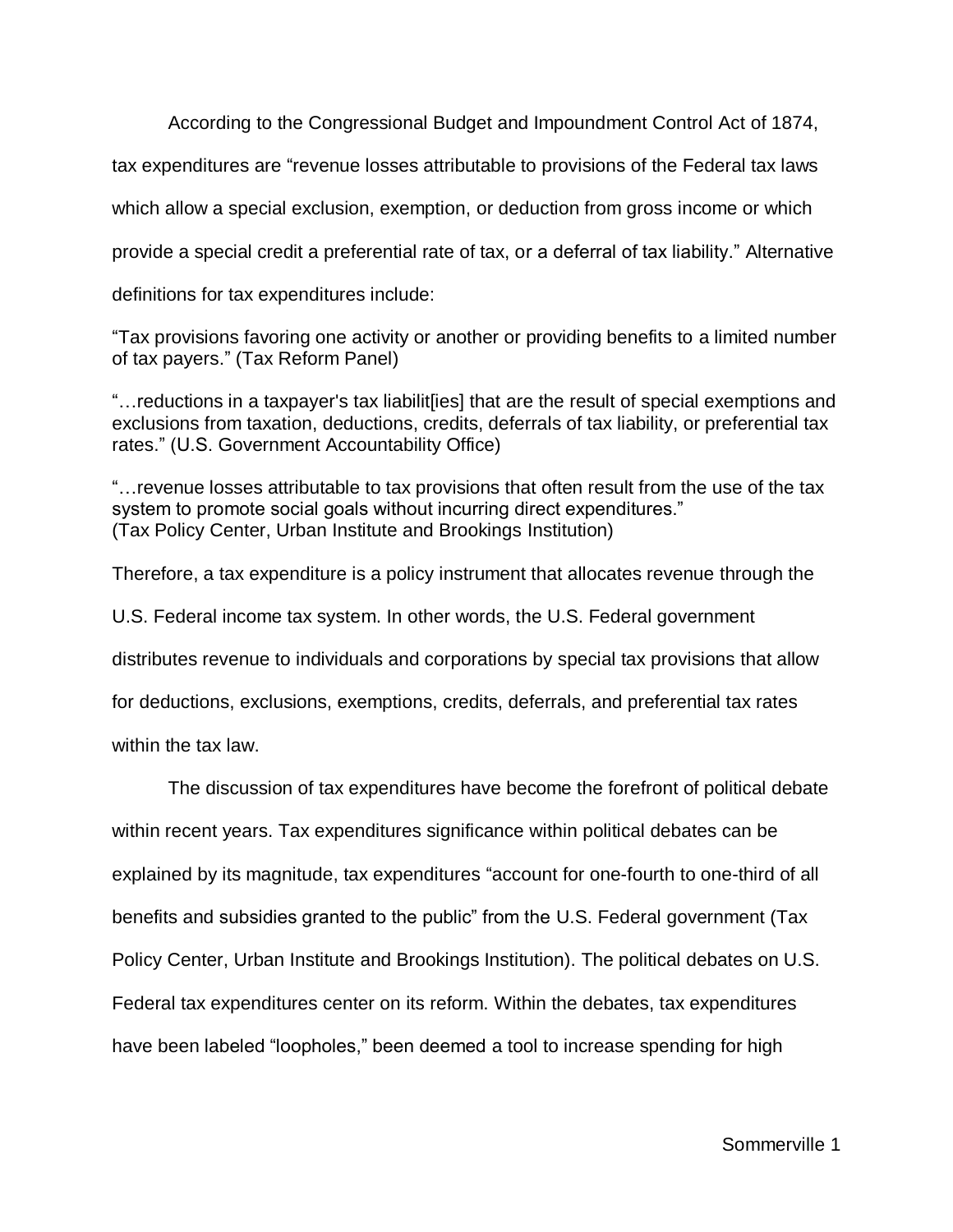income entities, and considered as the resolution to U.S. Federal approximately \$14.8 trillion deficit.

The purpose of *The \$1.2 trillion United States tax expenditures in 2011: A deeper look into corporate tax expenditures* is to isolate U.S. Federal tax expenditures from the political debates, partisan accusations, and narrow-minded jargon on tax expenditures. Therefore, this paper will disclose the rationale, functions, and beneficiaries of the 173 special tax provisions within the U.S. Federal income tax system. Specifically, this paper will concentrate on three significant provisions that benefit corporations: accelerated depreciation of machinery and equipment, deferral of income from controlled foreign corporations, and deduction for US production activities.

## **Tax Expenditures**

For the fiscal year ending in December 31, 2011, there were 173 tax

expenditures within the U.S. Federal income tax system.

*Table 1: List of U.S. Federal Tax Expenditures in the Internal Revenue Code*

|              | <b>National Defense:</b>                                                    |  |  |  |
|--------------|-----------------------------------------------------------------------------|--|--|--|
|              | Exclusion of benefits and allowances to armed forces personnel              |  |  |  |
|              | <b>International affairs:</b>                                               |  |  |  |
| $\mathbf{2}$ | Exclusion of income earned abroad by U.S. citizens                          |  |  |  |
| 3            | Exclusion of certain allowances for Federal employees abroad                |  |  |  |
| 4            | Inventory property sales source rules exception                             |  |  |  |
| 5            | Deferral of income from controlled foreign corporations (normal tax method) |  |  |  |
| 6            | Deferred taxes for financial firms on certain income earned overseas        |  |  |  |
|              |                                                                             |  |  |  |
|              | General science, space, and technology:                                     |  |  |  |
| 7            | Expensing of research and experimentation expenditures (normal tax method)  |  |  |  |
| 8            | Credit for increasing research activities                                   |  |  |  |
|              |                                                                             |  |  |  |
|              | Energy:                                                                     |  |  |  |
| 9            | Expensing of exploration and development costs, fuels                       |  |  |  |
| 10           | Excess of percentage over cost depletion, fuels                             |  |  |  |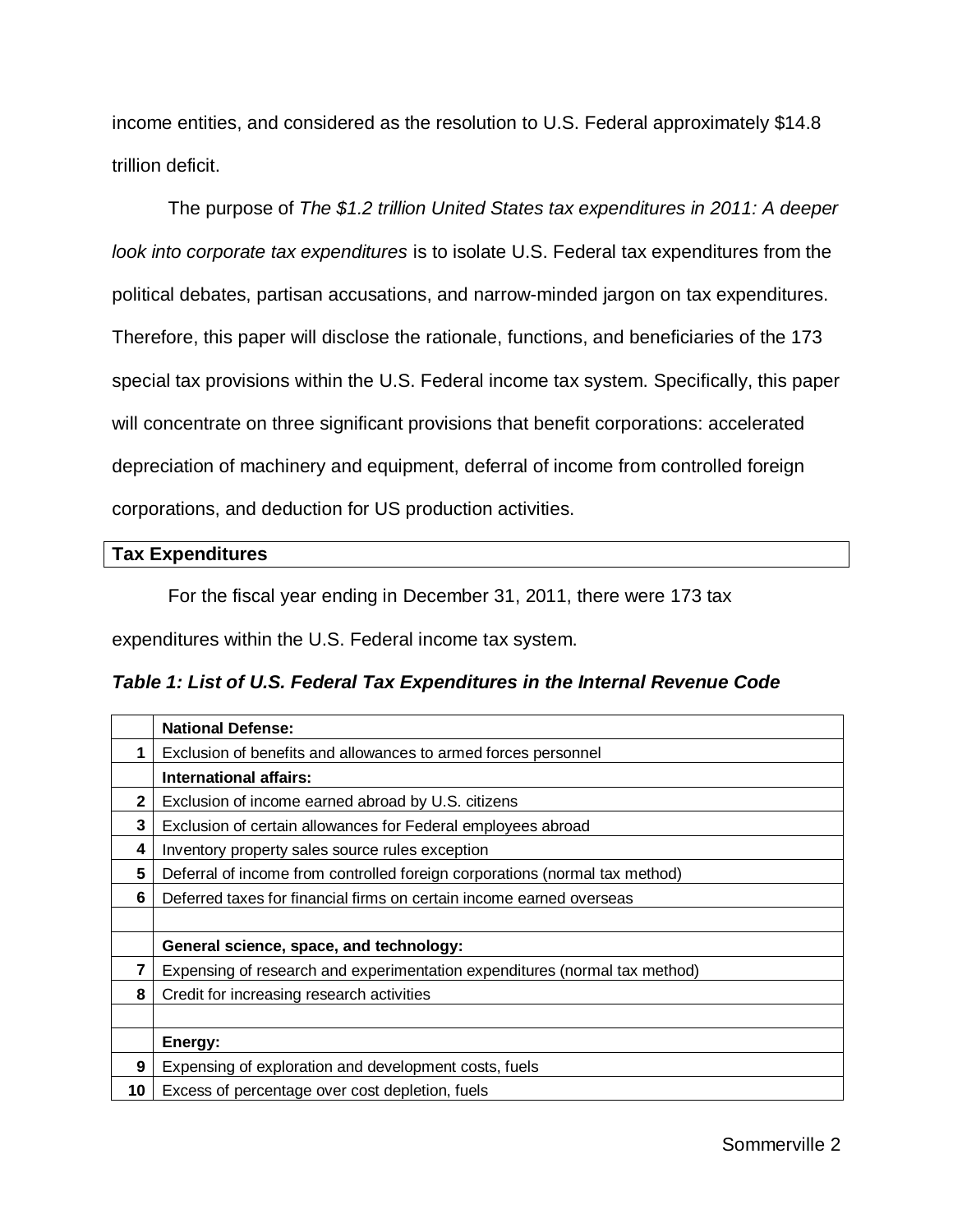| 11 | Alternative fuel production credit                                                                 |  |  |  |
|----|----------------------------------------------------------------------------------------------------|--|--|--|
| 12 | Exception from passive loss limitation for working interests in oil and gas properties             |  |  |  |
| 13 | Capital gains treatment of royalties on coal                                                       |  |  |  |
| 14 | Exclusion of interest on energy facility bonds                                                     |  |  |  |
| 15 | Energy production credit                                                                           |  |  |  |
| 16 | Energy investment credit                                                                           |  |  |  |
| 17 | Alcohol fuel credits                                                                               |  |  |  |
| 18 | Bio-Diesel and small agri-biodiesel producer tax credits                                           |  |  |  |
| 19 | Tax credit and deduction for clean-fuel burning vehicles                                           |  |  |  |
| 20 | Exclusion of utility conservation subsidies                                                        |  |  |  |
| 21 | Credit for holding clean renewable energy bonds                                                    |  |  |  |
| 22 | Deferral of gain from dispositions of transmission property to implement FERC restructuring policy |  |  |  |
| 23 | Credit for investment in clean coal facilities                                                     |  |  |  |
| 24 | Temporary 50% expensing for equipment used in the refining of liquid fuels                         |  |  |  |
| 25 | Natural gas distribution pipelines treated as 15-year property                                     |  |  |  |
| 26 | Amortize all geological and geophysical expenditures over 2 years                                  |  |  |  |
| 27 | Allowance of deduction for certain energy efficient commercial building property                   |  |  |  |
| 28 | Credit for construction of new energy efficient homes                                              |  |  |  |
| 29 | Credit for energy efficiency improvements to existing homes                                        |  |  |  |
| 30 | Credit for energy efficient appliances                                                             |  |  |  |
| 31 | Credit for residential energy efficient property                                                   |  |  |  |
| 32 | Qualified energy conservation bonds 5                                                              |  |  |  |
| 33 | Advanced energy property credit                                                                    |  |  |  |
| 34 | Advanced nuclear power production credit                                                           |  |  |  |
|    |                                                                                                    |  |  |  |
|    | <b>Natural resources and environment:</b>                                                          |  |  |  |
| 35 | Expensing of exploration and development costs, nonfuel minerals                                   |  |  |  |
| 36 | Excess of percentage over cost depletion, nonfuel minerals                                         |  |  |  |
| 37 | Exclusion of interest on bonds for water, sewage, and hazardous waste facilities                   |  |  |  |
| 38 | Capital gains treatment of certain timber income                                                   |  |  |  |
| 39 | Expensing of multiperiod timber growing costs                                                      |  |  |  |
| 40 | Tax incentives for preservation of historic structures                                             |  |  |  |
| 41 | Exclusion of gain or loss on sale or exchange of certain brownfield sites                          |  |  |  |
| 42 | Industrial CO2 capture and sequestration tax credit                                                |  |  |  |
| 43 | Deduction for endangered species recovery expenditures                                             |  |  |  |
|    |                                                                                                    |  |  |  |
|    | <b>Agriculture:</b>                                                                                |  |  |  |
| 44 | Expensing of certain capital outlays                                                               |  |  |  |
| 45 | Expensing of certain multiperiod production costs                                                  |  |  |  |
| 46 | Treatment of loans forgiven for solvent farmers                                                    |  |  |  |
| 47 | Capital gains treatment of certain income                                                          |  |  |  |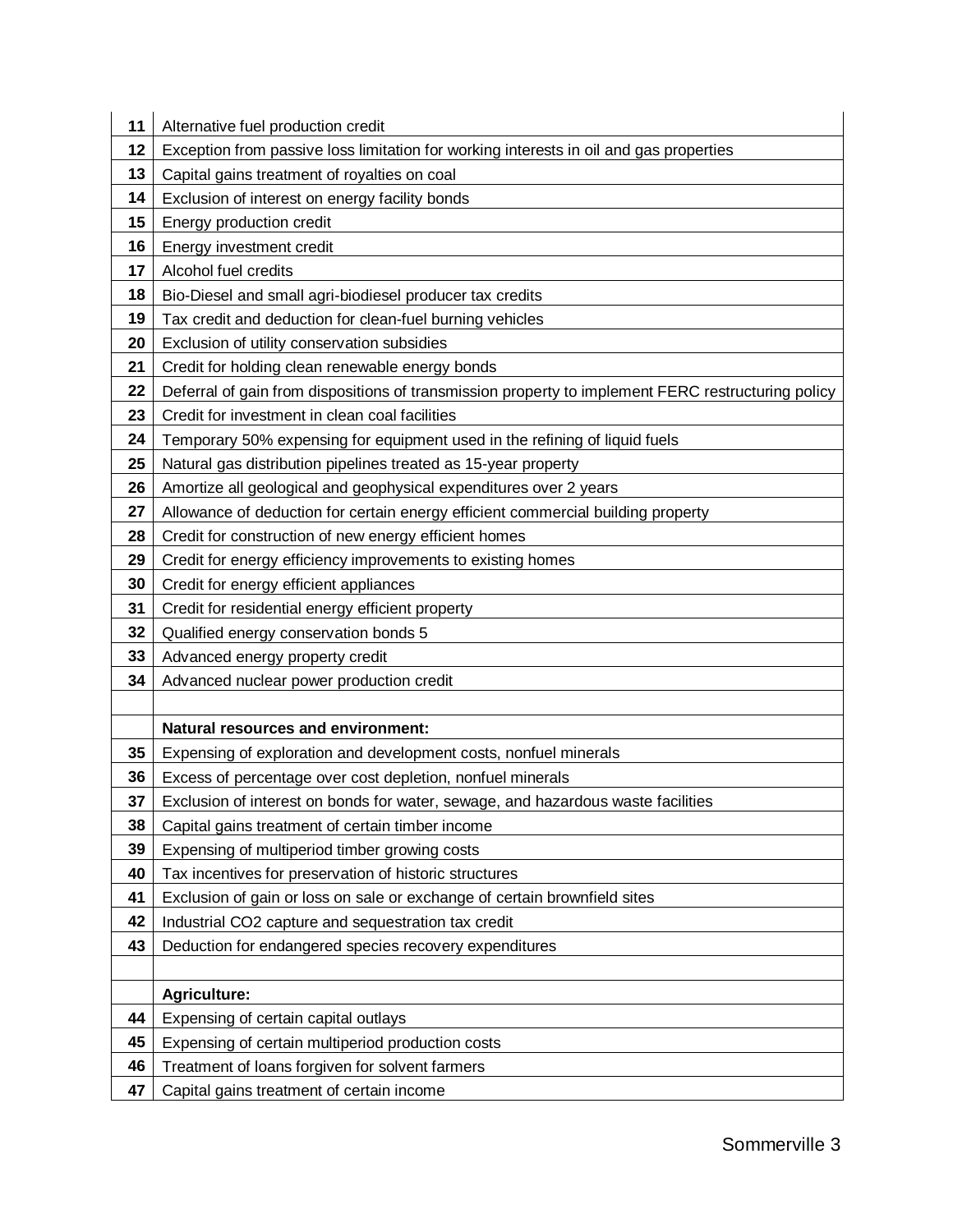| 48 | Income averaging for farmers                                                        |  |  |  |
|----|-------------------------------------------------------------------------------------|--|--|--|
| 49 | Deferral of gain on sale of farm refiners                                           |  |  |  |
| 50 | Expensing of reforestation expenditures                                             |  |  |  |
|    |                                                                                     |  |  |  |
|    | <b>Commerce and housing:</b>                                                        |  |  |  |
|    | Financial institutions and insurance:                                               |  |  |  |
| 51 | Exemption of credit union income                                                    |  |  |  |
| 52 | Exclusion of interest on life insurance savings                                     |  |  |  |
| 53 | Special alternative tax on small property and casualty insurance companies          |  |  |  |
| 54 | Tax exemption of certain insurance companies owned by tax-exempt organizations      |  |  |  |
| 55 | Small life insurance company deduction                                              |  |  |  |
| 56 | Exclusion of interest spread of financial institutions                              |  |  |  |
|    | Housing:                                                                            |  |  |  |
| 57 | Exclusion of interest on owner-occupied mortgage subsidy bonds                      |  |  |  |
| 58 | Exclusion of interest on rental housing bonds                                       |  |  |  |
| 59 | Deductibility of mortgage interest on owner-occupied homes                          |  |  |  |
| 60 | Deductibility of State and local property tax on owner-occupied homes               |  |  |  |
| 61 | Deferral of income from installment sales                                           |  |  |  |
| 62 | Capital gains exclusion on home sales                                               |  |  |  |
| 63 | Exclusion of net imputed rental income                                              |  |  |  |
| 64 | Exception from passive loss rules for \$25,000 of rental loss                       |  |  |  |
| 65 | Credit for low-income housing investments                                           |  |  |  |
| 66 | Accelerated depreciation on rental housing (normal tax method)                      |  |  |  |
| 67 | Discharge of mortgage indebtedness                                                  |  |  |  |
| 68 | Credit for homebuyer                                                                |  |  |  |
|    | Commerce:                                                                           |  |  |  |
| 69 | Cancellation of indebtedness                                                        |  |  |  |
| 70 | Exceptions from imputed interest rules                                              |  |  |  |
| 71 | Treatment of qualified dividends                                                    |  |  |  |
| 72 | Capital gains (except agriculture, timber, iron ore, and coal)                      |  |  |  |
| 73 | Capital gains exclusion of small corporation stock                                  |  |  |  |
| 74 | Step-up basis of capital gains at death                                             |  |  |  |
| 75 | Carryover basis of capital gains on gifts                                           |  |  |  |
| 76 | Ordinary income treatment of loss from small business corporation stock sale        |  |  |  |
| 77 | Accelerated depreciation of buildings other than rental housing (normal tax method) |  |  |  |
| 78 | Accelerated depreciation of machinery and equipment (normal tax method)             |  |  |  |
| 79 | Expensing of certain small investments (normal tax method)                          |  |  |  |
| 80 | Graduated corporation income tax rate (normal tax method)                           |  |  |  |
| 81 | Exclusion of interest on small issue bonds                                          |  |  |  |
| 82 | Deduction for US production activities                                              |  |  |  |
| 83 | Special rules for certain film and TV production                                    |  |  |  |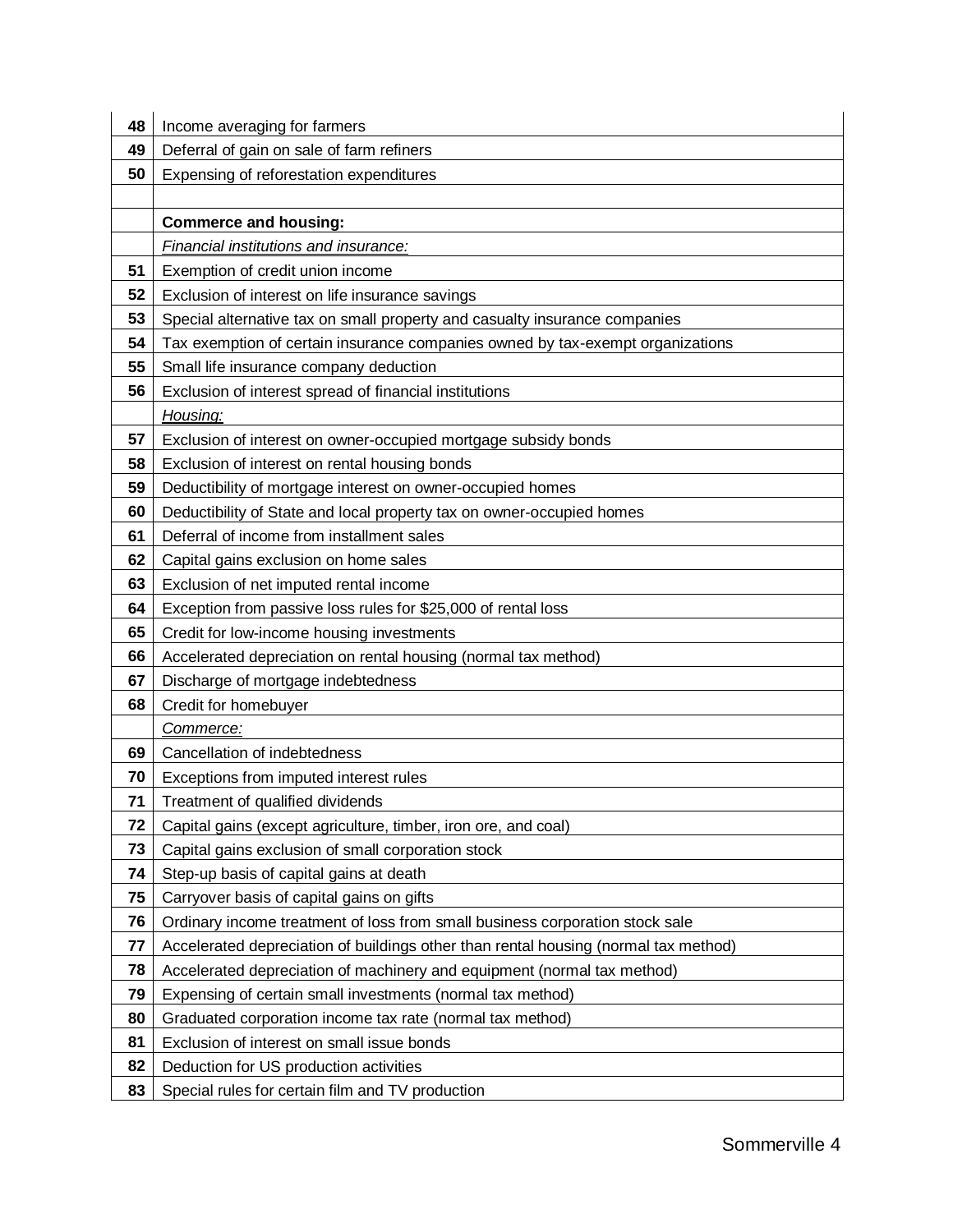|     | Transportation:                                                                        |  |  |  |  |
|-----|----------------------------------------------------------------------------------------|--|--|--|--|
| 84  | Deferral of tax on shipping companies                                                  |  |  |  |  |
| 85  | Exclusion of reimbursed employee parking expenses                                      |  |  |  |  |
| 86  | Exclusion for employer-provided transit passes                                         |  |  |  |  |
| 87  | Tax credit for certain expenditures for maintaining railroad tracks                    |  |  |  |  |
| 88  | Exclusion of interest on bonds for Highway Projects and rail-truck transfer facilities |  |  |  |  |
|     |                                                                                        |  |  |  |  |
|     | <b>Community and regional development:</b>                                             |  |  |  |  |
|     | Investment credit for rehabilitation of structures (other than historic)               |  |  |  |  |
| 90  | Exclusion of interest for airport, dock, and similar bonds                             |  |  |  |  |
| 91  | Exemption of certain mutuals' and cooperatives' income                                 |  |  |  |  |
| 92  | Empowerment zones and renewal communities                                              |  |  |  |  |
| 93  | New markets tax credit                                                                 |  |  |  |  |
| 94  | Expensing of environmental remediation costs                                           |  |  |  |  |
| 95  | Credit to holders of Gulf Tax Credit Bonds                                             |  |  |  |  |
| 96  | Recovery Zone Bonds                                                                    |  |  |  |  |
| 97  | <b>Tribal Economic Development Bonds</b>                                               |  |  |  |  |
|     |                                                                                        |  |  |  |  |
|     | Education, training, employment, and social services:                                  |  |  |  |  |
|     | Education:                                                                             |  |  |  |  |
| 98  | Exclusion of scholarship and fellowship income (normal tax method)                     |  |  |  |  |
| 99  | <b>HOPE</b> tax credit                                                                 |  |  |  |  |
| 100 | Lifetime Learning tax credit                                                           |  |  |  |  |
| 101 | American Opportunity Tax Credit                                                        |  |  |  |  |
| 102 | <b>Education Individual Retirement Accounts</b>                                        |  |  |  |  |
| 103 | Deductibility of student-loan interest                                                 |  |  |  |  |
| 104 | Deduction for higher education expenses                                                |  |  |  |  |
| 105 | Qualified tuition programs                                                             |  |  |  |  |
| 106 | Exclusion of interest on student-loan bonds                                            |  |  |  |  |
| 107 | Exclusion of interest on bonds for private nonprofit educational facilities            |  |  |  |  |
| 108 | Credit for holders of zone academy bonds                                               |  |  |  |  |
| 109 | Exclusion of interest on savings bonds redeemed to finance educational expenses        |  |  |  |  |
| 110 | Parental personal exemption for students age 19 or over                                |  |  |  |  |
| 111 | Deductibility of charitable contributions (education)                                  |  |  |  |  |
| 112 | Exclusion of employer-provided educational assistance                                  |  |  |  |  |
| 113 | Special deduction for teacher expenses                                                 |  |  |  |  |
| 114 | Discharge of student loan indebtedness                                                 |  |  |  |  |
| 115 | Qualified school construction bonds                                                    |  |  |  |  |
|     | Training, employment, and social services:                                             |  |  |  |  |
| 116 | Work opportunity tax credit                                                            |  |  |  |  |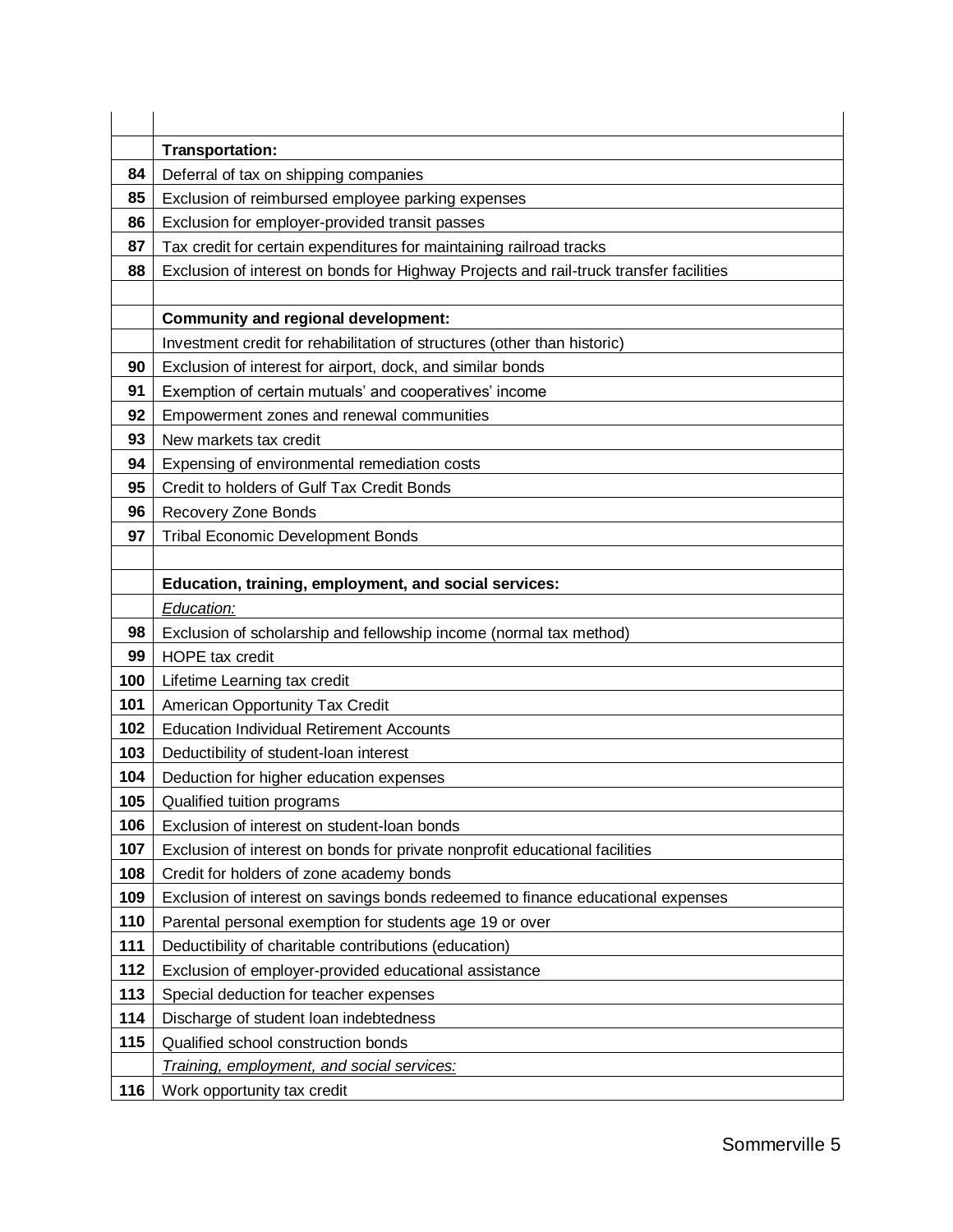| 117 | Welfare-to-work tax credit                                                               |  |  |  |  |
|-----|------------------------------------------------------------------------------------------|--|--|--|--|
| 118 | Employer provided child care exclusion                                                   |  |  |  |  |
| 119 | Employer-provided child care credit                                                      |  |  |  |  |
| 120 | Assistance for adopted foster children                                                   |  |  |  |  |
| 121 | Adoption credit and exclusion                                                            |  |  |  |  |
| 122 | Exclusion of employee meals and lodging (other than military)                            |  |  |  |  |
| 123 | Child credit                                                                             |  |  |  |  |
| 124 | Credit for child and dependent care expenses                                             |  |  |  |  |
| 125 | Credit for disabled access expenditures                                                  |  |  |  |  |
| 126 | Deductibility of charitable contributions, other than education and health               |  |  |  |  |
| 127 | Exclusion of certain foster care payments                                                |  |  |  |  |
| 128 | Exclusion of parsonage allowances                                                        |  |  |  |  |
| 129 | Employee retention credit for employers in certain federal disaster areas                |  |  |  |  |
| 130 | Exclusion for benefits provided to volunteer EMS and firefighters                        |  |  |  |  |
| 131 | Making work pay tax credit                                                               |  |  |  |  |
|     | Health:                                                                                  |  |  |  |  |
| 132 | Exclusion of employer contributions for medical insurance premiums and medical care      |  |  |  |  |
| 133 | Self-employed medical insurance premiums                                                 |  |  |  |  |
| 134 | Medical Savings Accounts / Health Savings Accounts                                       |  |  |  |  |
| 135 | Deductibility of medical expenses                                                        |  |  |  |  |
| 136 | Exclusion of interest on hospital construction bonds                                     |  |  |  |  |
| 137 | Refundable Premium Assistance Tax Credit                                                 |  |  |  |  |
| 138 | Credit for employee health insurance expenses of small business                          |  |  |  |  |
| 139 | Deductibility of charitable contributions (health)                                       |  |  |  |  |
| 140 | Tax credit for orphan drug research                                                      |  |  |  |  |
| 141 | Special Blue Cross/Blue Shield deduction                                                 |  |  |  |  |
| 142 | Tax credit for health insurance purchased by certain displaced and retired individuals   |  |  |  |  |
| 143 | Distributions from retirement plans for premiums for health and long-term care insurance |  |  |  |  |
|     |                                                                                          |  |  |  |  |
|     | Income security:                                                                         |  |  |  |  |
| 144 | Exclusion of railroad retirement system benefits                                         |  |  |  |  |
| 145 | Exclusion of workers' compensation benefits                                              |  |  |  |  |
| 146 | Exclusion of public assistance benefits (normal tax method)                              |  |  |  |  |
| 147 | Exclusion of special benefits for disabled coal miners                                   |  |  |  |  |
| 148 | Exclusion of military disability pensions                                                |  |  |  |  |
|     | Net exclusion of pension contributions and earnings:                                     |  |  |  |  |
| 149 | Employer plans                                                                           |  |  |  |  |
| 150 | 401(k)-type plans                                                                        |  |  |  |  |
| 151 | <b>Individual Retirement Accounts</b>                                                    |  |  |  |  |
| 152 | Low and moderate income savers credit                                                    |  |  |  |  |
| 153 | Self-Employed plans                                                                      |  |  |  |  |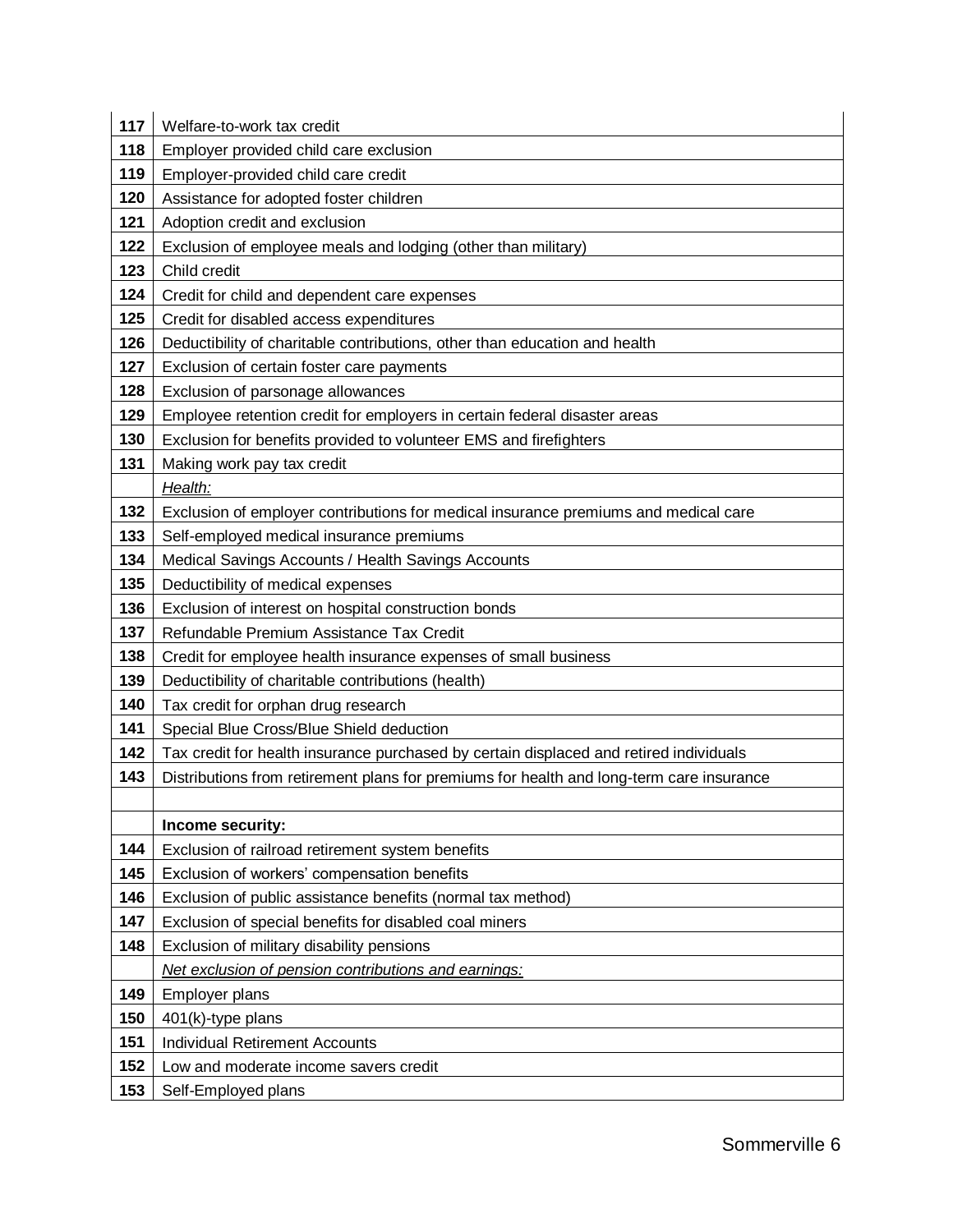|     | Exclusion of other employee benefits:                                                 |
|-----|---------------------------------------------------------------------------------------|
| 154 | Premiums on group term life insurance                                                 |
| 155 | Premiums on accident and disability insurance                                         |
| 156 | Income of trusts to finance supplementary unemployment benefits                       |
| 157 | Special ESOP rules                                                                    |
| 158 | Additional deduction for the blind                                                    |
| 159 | Additional deduction for the elderly                                                  |
| 160 | Tax credit for the elderly and disabled                                               |
| 161 | Deductibility of casualty losses                                                      |
| 162 | Earned income tax credit                                                              |
|     |                                                                                       |
|     | <b>Social Security:</b>                                                               |
|     | Exclusion of social security benefits:                                                |
| 163 | Social Security benefits for retired workers                                          |
| 164 | Social Security benefits for disabled workers                                         |
| 165 | Social Security benefits for spouses, dependents and survivors                        |
|     |                                                                                       |
|     | <b>Veterans benefits and services:</b>                                                |
| 166 | Exclusion of veterans death benefits and disability compensation                      |
| 167 | Exclusion of veterans pensions                                                        |
| 168 | <b>Exclusion of GI bill benefits</b>                                                  |
| 169 | Exclusion of interest on veterans housing bonds                                       |
|     |                                                                                       |
|     | General purpose fiscal assistance:                                                    |
| 170 | Exclusion of interest on public purpose State and local bonds                         |
| 171 | <b>Build America Bonds</b>                                                            |
| 172 | Deductibility of nonbusiness State and local taxes other than on owner-occupied homes |
|     |                                                                                       |
|     | Interest:                                                                             |
| 173 | Deferral of interest on U.S. savings bonds                                            |

(Office of Management and Budget)

Within the U.S. Federal income tax system, every tax expenditure has a budget function. Tax expenditures budget functions include National Defense; International affairs; General science, space, and technology; Energy; Natural resources and environment; Agriculture; Commerce and housing; Transportation; Community and regional development; Education, training, employment, and social services; Health; Income security; Social Security; Veterans benefits and services; Interest and other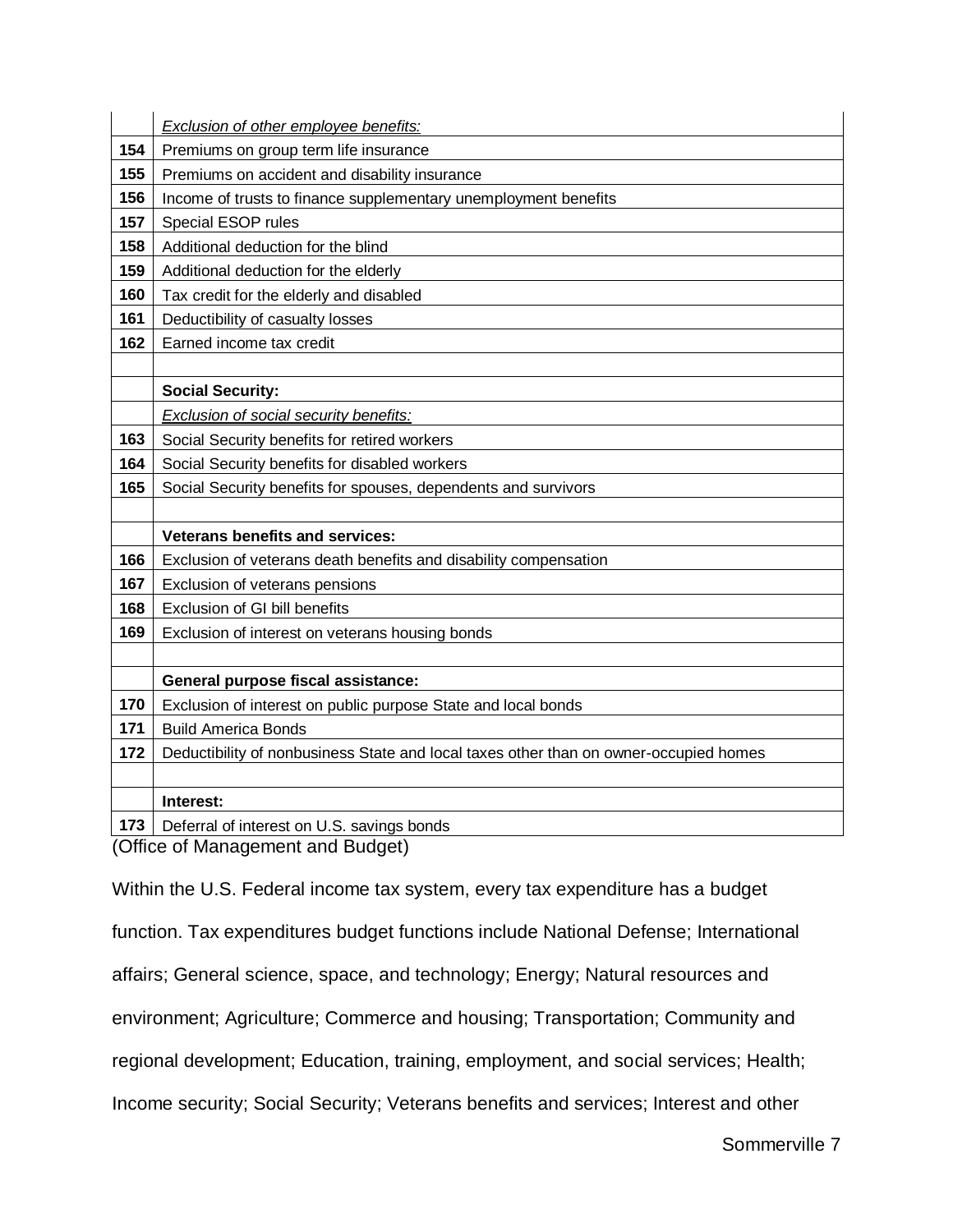general purpose fiscal assistance. The predominant budget functions implemented by tax expenditures are Commerce and Housing; Health; and Income security policies (Pew's Tax Expenditure Database).

Tax expenditures benefit individuals, corporations, and other types of businesses every year (*Note:* In the **Tax Expenditures** section and proceeding sections of *U.S. tax expenditures in 2011: A Deeper look into the Corporate Tax Expenditures* the beneficiaries of tax expenditures are narrowed to individuals and corporations only; corporations are businesses classified as C-corporations for tax purposes while individuals are individual taxpayers and businesses not classified as C-Corporations for tax purposes). Among the 173 tax expenditures, 149 special tax provisions are utilized by individuals and 80 utilized by corporations (U.S. Government Accountability Office 11). Within the fiscal year 2011, the U.S. Federal government incurred a revenue loss of \$891 billon to individuals and \$181.4 billion to corporations through tax expenditures (U.S. Government Accountability Office 10). Individuals predominately benefit from these special tax provisions because they represent approximately 83% of the revenue loss attributed to tax expenditures within the U.S. Federal tax system.

#### **Measuring Tax Expenditures**

The revenue losses attributed to tax expenditures for individuals and corporations are measured by the Treasury Department's Office of Tax Analysis (OTA) and the congressional Joint Committee on Taxation (JCT) annually. The measurement of revenue impact is performed every year because it is required under the Congressional Budget and Impoundment Control Act of 1874.

# *Figure 2: Total Tax Expenditure Estimates by the OTA (Treasury) and JCT, Fiscal Years 2000-2011*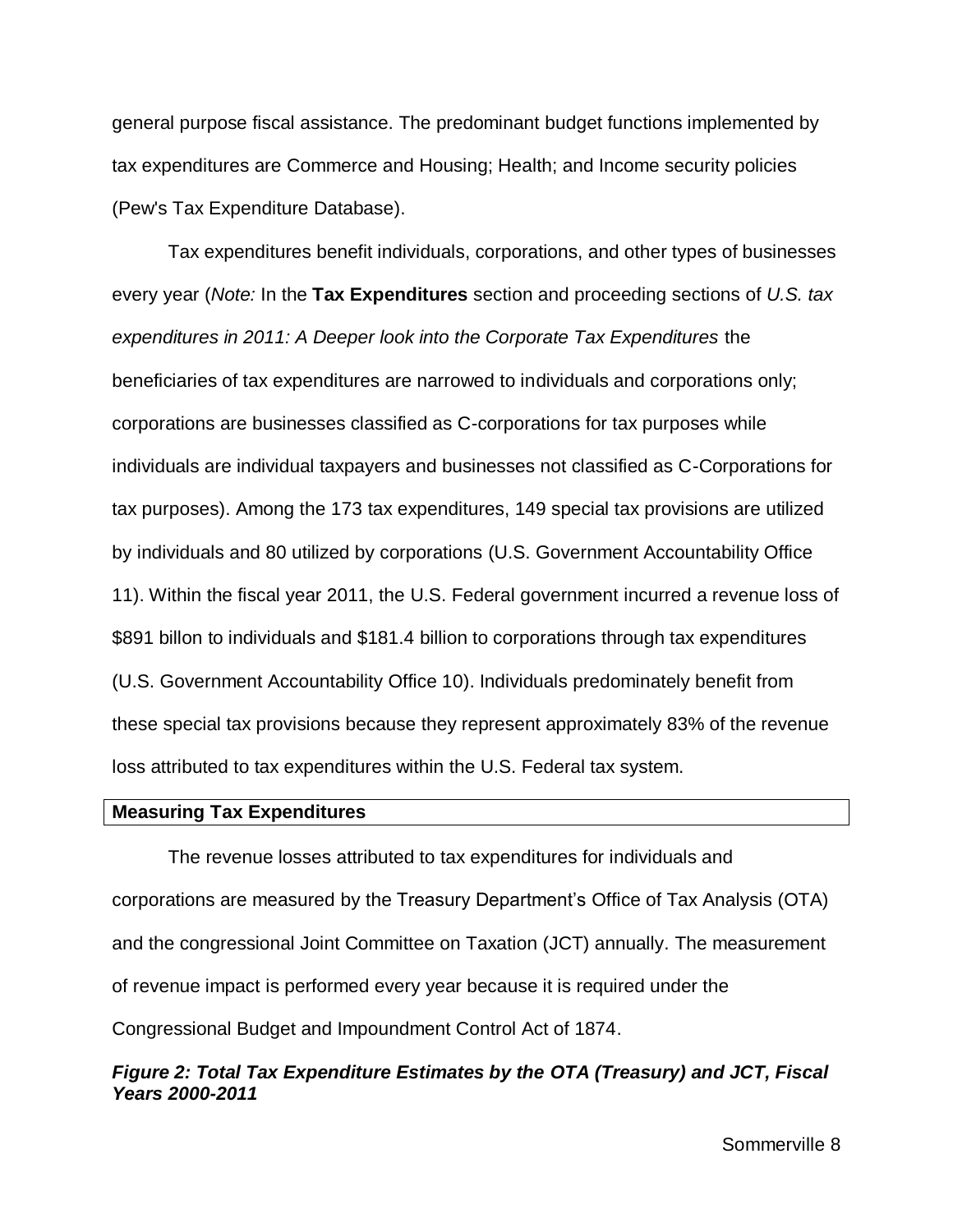

### (Pew's Tax Expenditure Database)

Although both estimates are based on reductions from the normal tax system, the OTA and JCT use different assumptions when estimating the revenue impact of tax expenditures.

The OTA and JTA difference in assumptions are reflected by the rankings of the top five largest tax expenditures for individuals and corporations. According to the OTA, the top five largest tax expenditures for fiscal year 2011 were: exclusion of employer contributions for medical insurance premiums and medical care; accelerated depreciation of machinery equipment; deductibility of mortgage interest on owneroccupied homes; 401 (k) plans; and capital gains (except agriculture, timber, iron ore and coal) (Pew's Tax Expenditure Database). According to the JCT, the top five largest tax expenditures for 2011 were: exclusion of employer contributions for medical insurance premiums and medical care; reduced rates of tax on dividends and long-term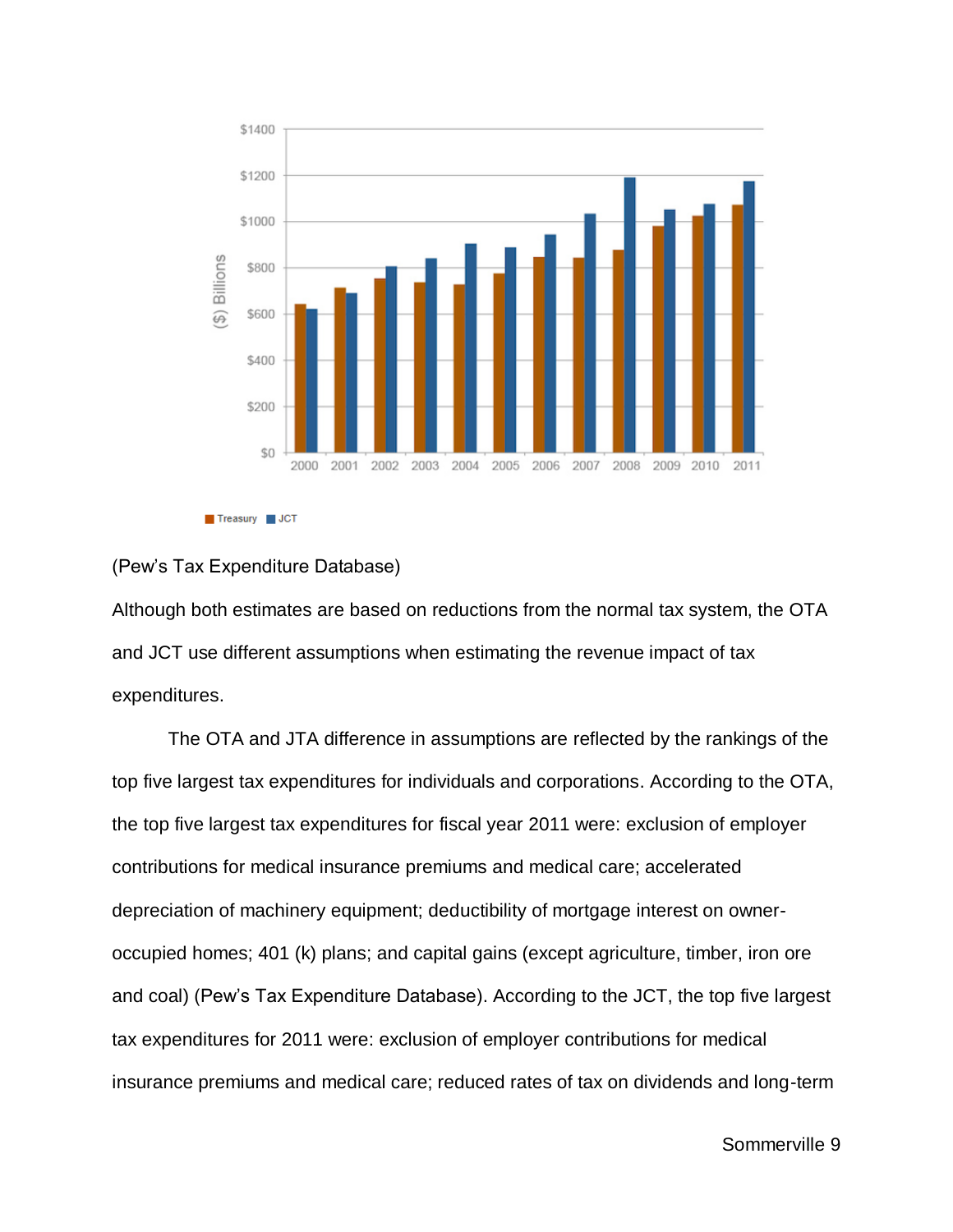capital gains; deductibility of mortgage interest on owner-occupies homes; depreciation

of equipment in excess of alternative depreciation system; and earned income tax credit

(Pew's Tax Expenditure Database).

# *Figure 3: Top Five Largest Treasury and JCT Tax Expenditures in Fiscal Year 2011 (\$ Billions)*

| Rank | <b>Treasury Department (Office of Tax Analysis)</b>                          | <b>Estimate</b> |
|------|------------------------------------------------------------------------------|-----------------|
|      | (132) Exclusion of employer contributions for medical insurance premiums and | \$163           |
|      | medical care                                                                 |                 |
| 2    | (78) Accelerated depreciation of machinery and equipment (normal tax method) | \$119           |
| 3    | (59) Deductibility of mortgage interest on owner-occupied homes              | \$72            |
| -4   | $(150)$ 401(k) plans                                                         | \$53            |
| 5    | (72) Capital gains (except agriculture, timber, iron ore, and coal)          | \$47            |

| Rank | congressional (Joint Committee on Taxation)                                                  | <b>Estimate</b> |
|------|----------------------------------------------------------------------------------------------|-----------------|
|      | (132) Exclusion of employer contributions for medical insurance premiums and<br>medical care | \$109           |
|      | (71)/(72)Reduced rates of tax on dividends and long-term capital gains                       | \$90            |
| 3    | (59) Deductibility of mortgage interest on owner-occupied homes                              | \$78            |
| 4    | (76) Depreciation of equipment in excess of the alternative depreciation system              | \$76            |
| 5    | (162) Earned Income Tax Credit                                                               | \$60            |

(Pew's Tax Expenditures Database)

When comparing the rankings of the OTA and JCT, both agree that the exclusion of employer contributions for medical insurance premiums and medical care and capital gains rank among the top five largest tax expenditures and differ otherwise.

Among the rankings of the top five largest tax expenditures, only one tax

expenditure that impacts corporations is listed, the accelerated depreciation of

machinery and equipment. The remainder of expenditure rankings impact individuals

only. For the remainder of *The \$1.2 trillion United States tax expenditures in 2011: A* 

*deeper look into corporate tax expenditures*, tax expenditures that impact individuals will

no longer be discussed and corporate tax expenditures will be the focus.

## **Corporate Tax Expenditures**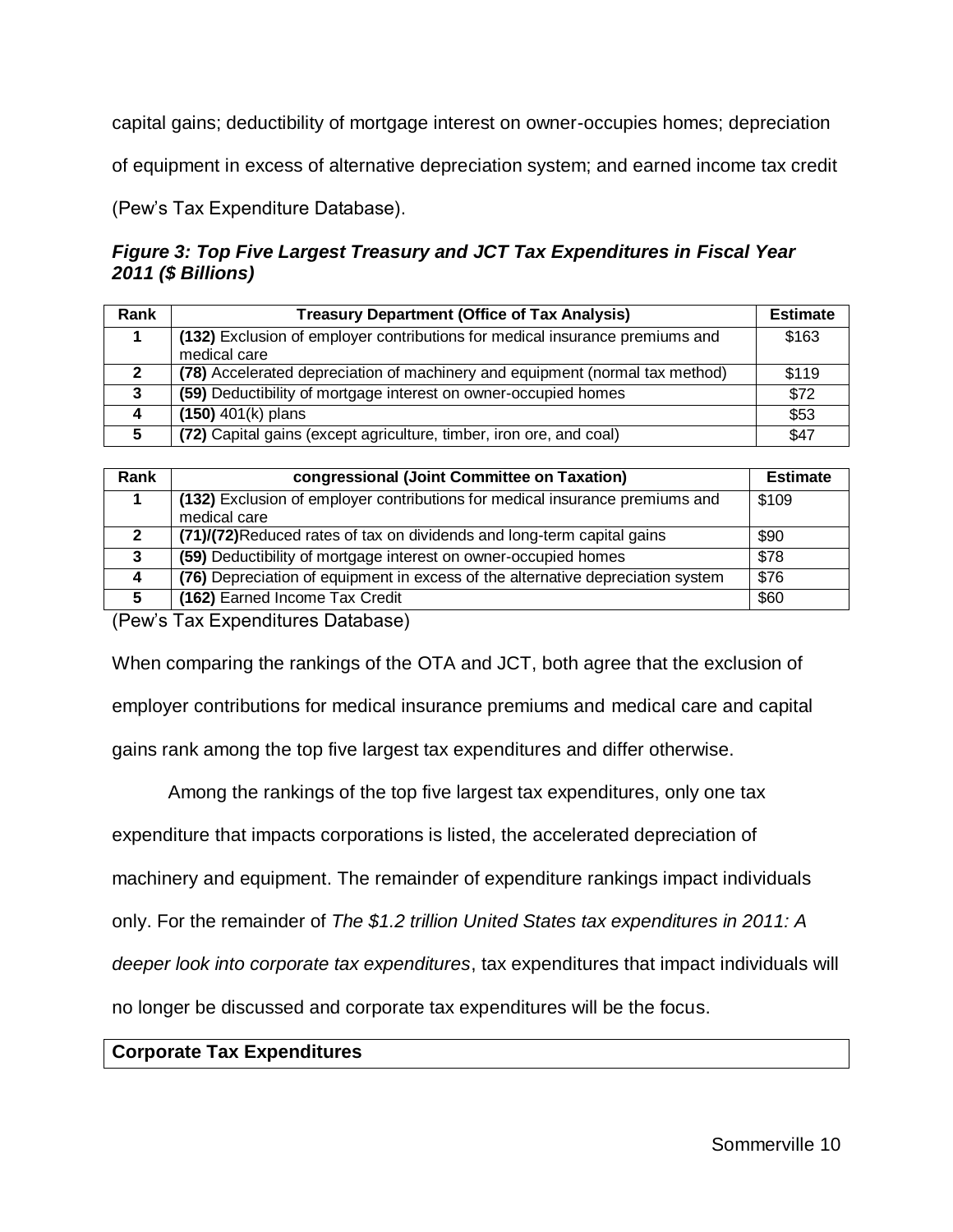Corporate tax expenditures are deductions, exclusions, exemptions, credits, deferrals, and preferential tax rates within the U.S. Federal income tax system for corporations. A corporation, for purposes of this paper is a business classified as C corporations within the U.S. Tax Code. A C corporation files IRS forms 1120, 1120-F, and 1120-L. C corporations are generally large publically traded companies who income and dividends (at the individual level) are taxed. (*Note:* There are alternative types of corporations that do not fall under the C corporation categorization.)

Over the past years, there has been a decline in registered C corporations. Businesses have been changing their business structure to avoid taxation under the income tax system by switching to a different form of structure that does not get taxed, such as the S Corporation. In fiscal year 2010, the Internal Revenues Services reported that almost 1.7 million C corporations filed form 1120, down from 1.9 million in 2009 (U.S. Government Accountability Office 6).

Although there has been a decline in IRS form 1120 filling to the U.S. Internal Revenue Services, there has also been an increase in revenue loss from corporate tax expenditures (U.S. Government Accountability Office 7). (*Note:* There has been a higher rate of increase in revenue loss from individual tax expenditures.)

# *Figure 4: Comparison of U.S. Federal Tax Revenue Loss Due to Tax Expenditures for Corporations and Individuals, Fiscal Year 1986-2011*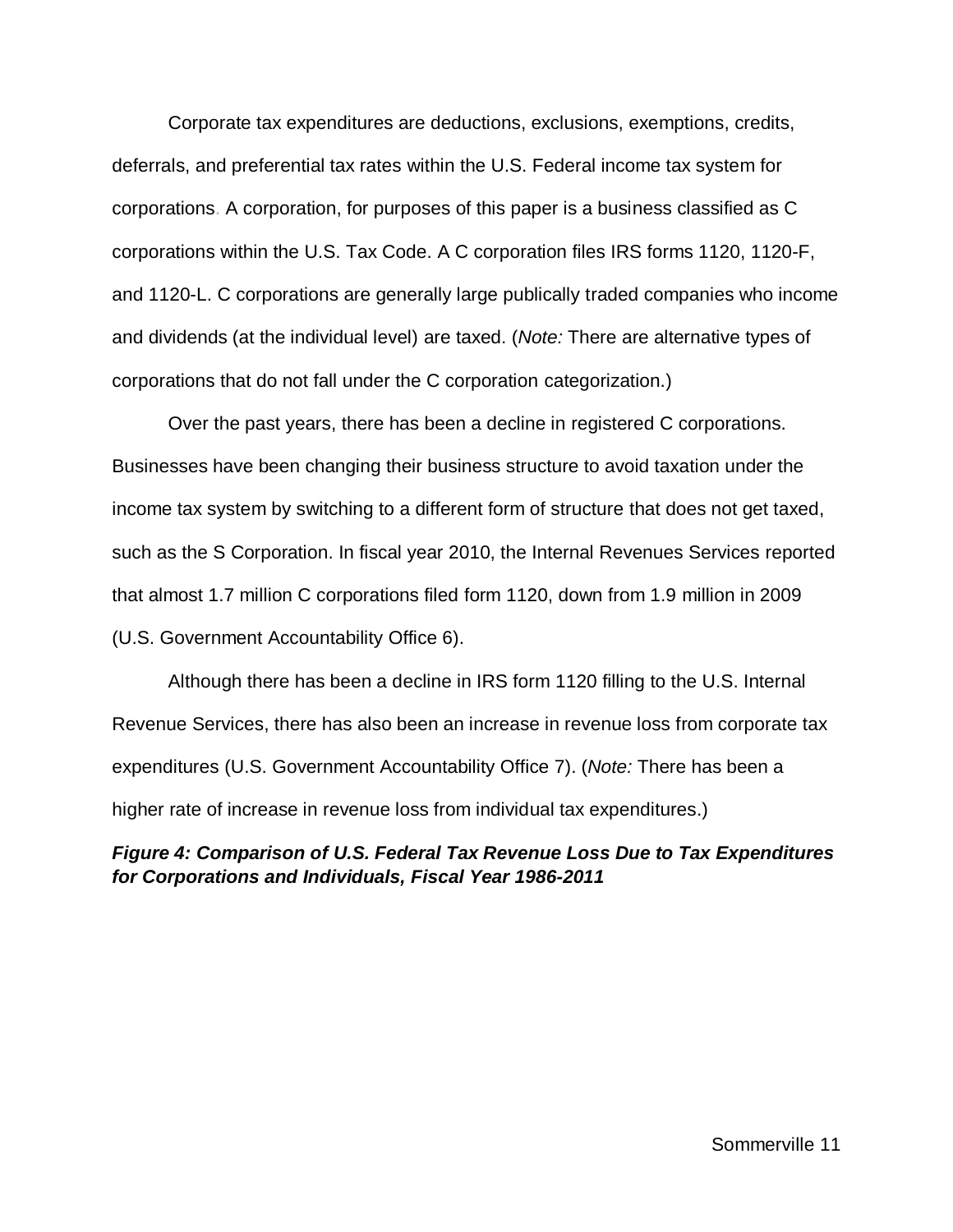

#### (U.S. Government Accountability Office 9)

For fiscal year 2011, the revenue loss attributed to tax expenditures used by the corporations totaled \$181.4 billion (U.S. Government Accountability Office 10). The \$181.4 billion does not only represent the amount of revenue that was forgone by the U.S. Federal government in fiscal year 2011 but also represents the estimated amount that was collected by corporations that year (U.S. Government Accountability Office 10).

Among the 173 tax expenditures within the income tax system, 80 of them were utilized by corporations (U.S. Government Accountability Office 11). Among the 80 of those used by corporations, 56 of them were also used by individuals as well (i.e. 24 tax expenditure were used by corporations only). Among the 56 tax expenditures used by individuals and corporations, \$122.4 billion was attributed to corporations and \$125 billon to individuals. For the 24 tax expenditures used by corporations only in fiscal year 2011, the total amount was \$58.9 billion. It is important to remember that the 24 tax expenditures used by corporations can only be explained by some tax expenditures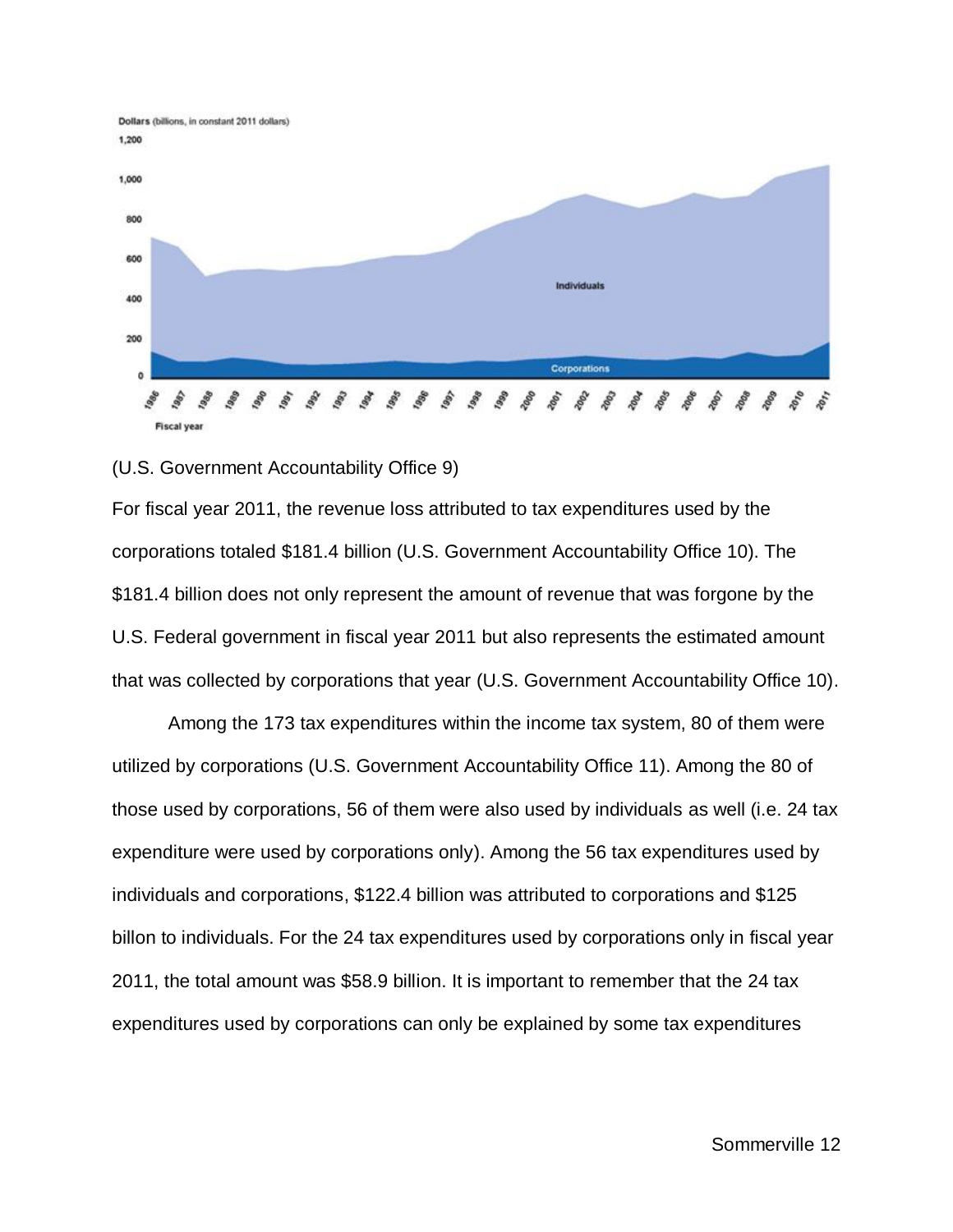including provision requirements that make them only available to corporations and not

individuals.

# *Figure 5: Estimated U.S. Federal Tax Revenue Losses for Corporate Tax Expenditures, Fiscal 2011*



Source: GAO analysis of Office of Management and Budget budget data on tax expenditures, fiscal year 2013.

# (U.S. Government Accountability Office 12)

There are certain tax expenditures that are dominantly used by corporations. Of 80 tax expenditures utilized by corporations in 2011, "two expenditures accounted for 65 percent of all estimated corporate revenues losses in 2011 while another five tax expenditures—each with at least \$5 billion or more in estimated revenue loss for 2011 accounted for an additional 21 percent of corporate revenue loss estimates" (U.S. Government Accountability Office 10). The budget functions of predominantly used corporate tax expenditures are generally commerce and housing; international affairs; and general science, space, and technology.

*Figure 6: Five Largest Corporate Tax Expenditures, Fiscal Year 2011*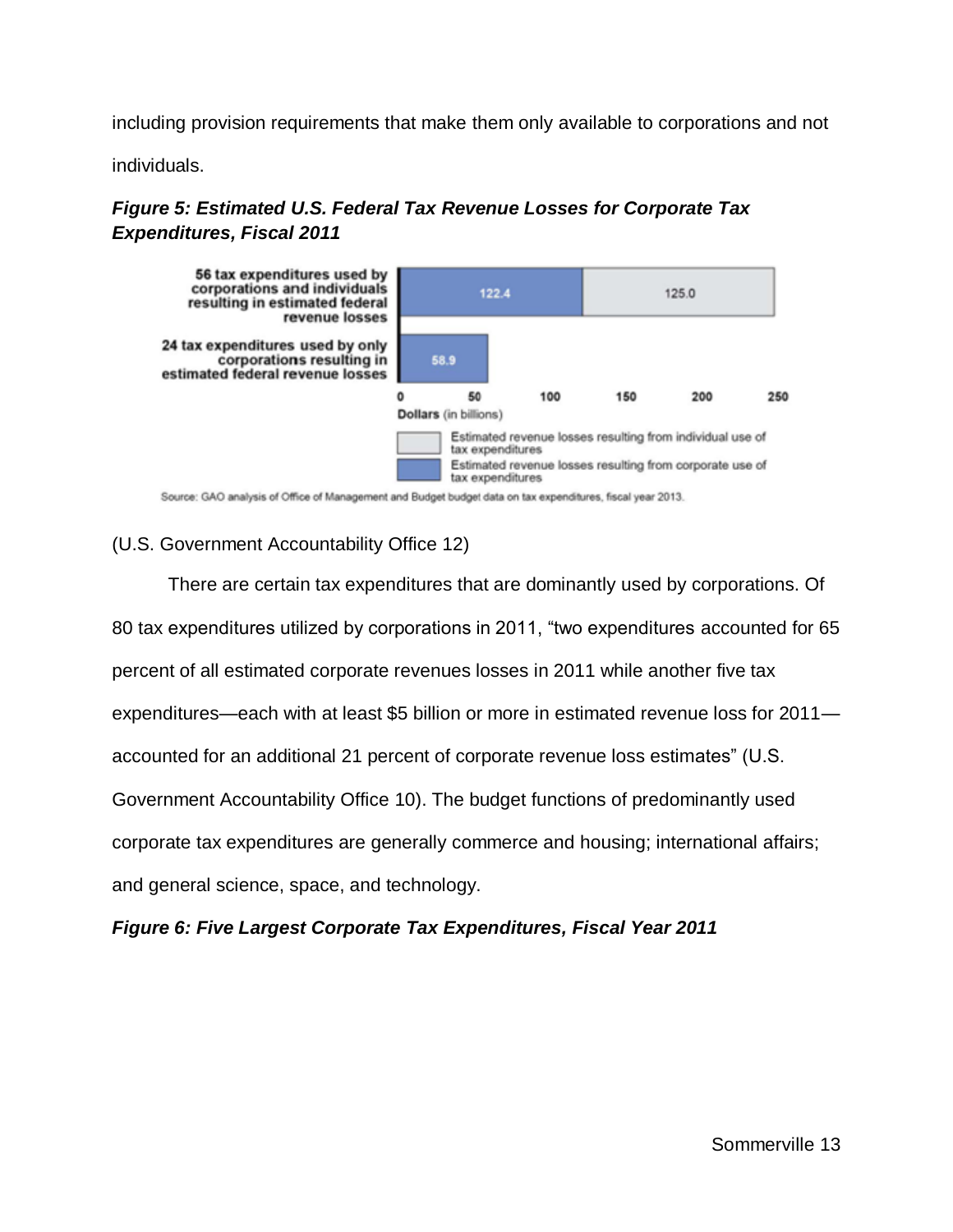| <b>Tax expenditure</b>                                                        | <b>Federal revenue</b><br>loss estimates<br>resulting from<br>corporations<br>(dollars in billions) | <b>Share of total</b><br>estimated<br>corporate tax<br>revenue losses |
|-------------------------------------------------------------------------------|-----------------------------------------------------------------------------------------------------|-----------------------------------------------------------------------|
| Accelerated depreciation of machinery and<br>equipment <sup>a</sup>           | \$76.1                                                                                              | 42%                                                                   |
| Deferral of income from controlled foreign<br>corporations                    | 41.4                                                                                                | 23                                                                    |
| Deduction for US production activities <sup>b</sup>                           | 9.8                                                                                                 | 5                                                                     |
| Credit for increasing research activities <sup>c</sup>                        | 8.3                                                                                                 | 5                                                                     |
| Exclusion of interest on public purpose State<br>and local bonds <sup>®</sup> | 7.6                                                                                                 | 4                                                                     |

(U.S. Government Accountability Office 11)

*Figure 7: The Estimated Federal Revenue Losses Resulting from Corporate Tax Expenditures by Budget Function, Fiscal 2011*

| <b>Budget function</b>                               | Number of<br>corporate tax<br>expenditures | <b>Estimated corporate tax</b><br>revenue losses<br>(dollars in billions) <sup>a</sup> | Federal<br>outlays (dollars in<br>billions) |
|------------------------------------------------------|--------------------------------------------|----------------------------------------------------------------------------------------|---------------------------------------------|
| Commerce and housing                                 | 16                                         | \$96.3                                                                                 | $$(12.6)^b$                                 |
| International affairs                                | 3                                          | 50.8                                                                                   | 45.7                                        |
| General science, space, and technology               | 2                                          | 9.3                                                                                    | 29.5                                        |
| General purpose fiscal assistance                    |                                            | 7.6                                                                                    | 7.5                                         |
| Energy                                               | 20                                         | 6.1                                                                                    | 12.2                                        |
| Education, training, employment, and social services | 10                                         | 4.0                                                                                    | 101.2                                       |
| Health                                               | 5                                          | 2.8                                                                                    | 372.5                                       |
| Community and regional development                   | 8                                          | 1.8                                                                                    | 23.8                                        |
| Natural resources and environment                    | 8                                          | 1.5                                                                                    | 45.5                                        |
| Income security                                      |                                            | 1.0                                                                                    | 597.4                                       |
| Transportation                                       | 3                                          | 0.2                                                                                    | 93.0                                        |

# (U.S. Government Accountability Office 14)

It is important to remember that not every special-tax provision used by corporations are used for its intended budget function. For example, the credit for lowincome housing investments provision is a special tax provision with the purpose to develop affordable rental property for low-income households. Companies have utilized this provision by deviating from main business and investing in low income properties.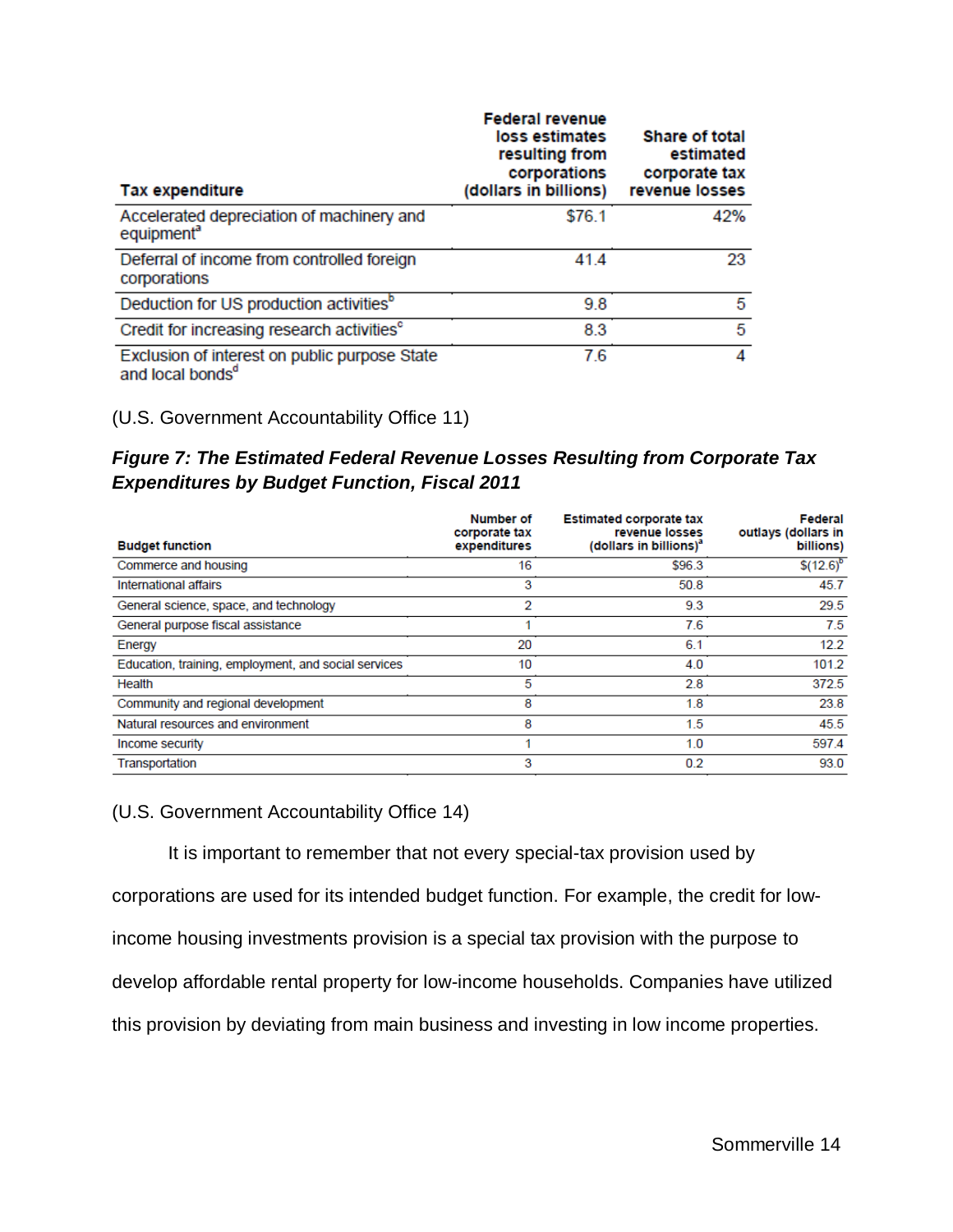For example, in fiscal year 2011 Google, Inc. invested in new low-income housing in Des Moines, Iowa (The New York Times).

The proceeding sections of *The \$1.2 trillion U.S. tax expenditures in 2011: A Deeper look into the Corporate Tax Expenditures* will focus on the top three corporate tax expenditures that cause the federal government the largest revenue loss. Therefore, the proceeding will discuss: accelerated depreciation of machinery and equipment; Deferral of income from controlled foreign corporations**;** and Deduction for US production activities.

#### **Accelerated depreciation of machinery and equipment**

The accelerated depreciation of machinery and equipment special-tax provision is located within Section 68(e)(3) of the U.S. Tax Code. This tax expenditure allows the acquisition costs of certain assets to be "capitalized and depreciated over time in accordance with the decline in the property's economic value due to wear and tear or obsolesce" (Office of Management and Budget 272). In other words, the special tax provision allows a corporation to depreciate certain assets faster than their financial records pernit. This tax expenditure allows corporations to record a higher depreciation expense in earlier years of the asset acquisition, reducing net income, therefore, reducing tax liability. The forms that are used by corporations to calculate their tax benefit from the accelerated depreciation of machinery and equipment provision are IRS form 1040's Schedule C Profit or Loss From Business and IRS form 1040's Schedule C-EZ (Internal Revenue Services).

Buildings, machinery, vehicles, furniture, equipment and certain types of intangible property are assets that qualify for the special tax provision. In order to qualify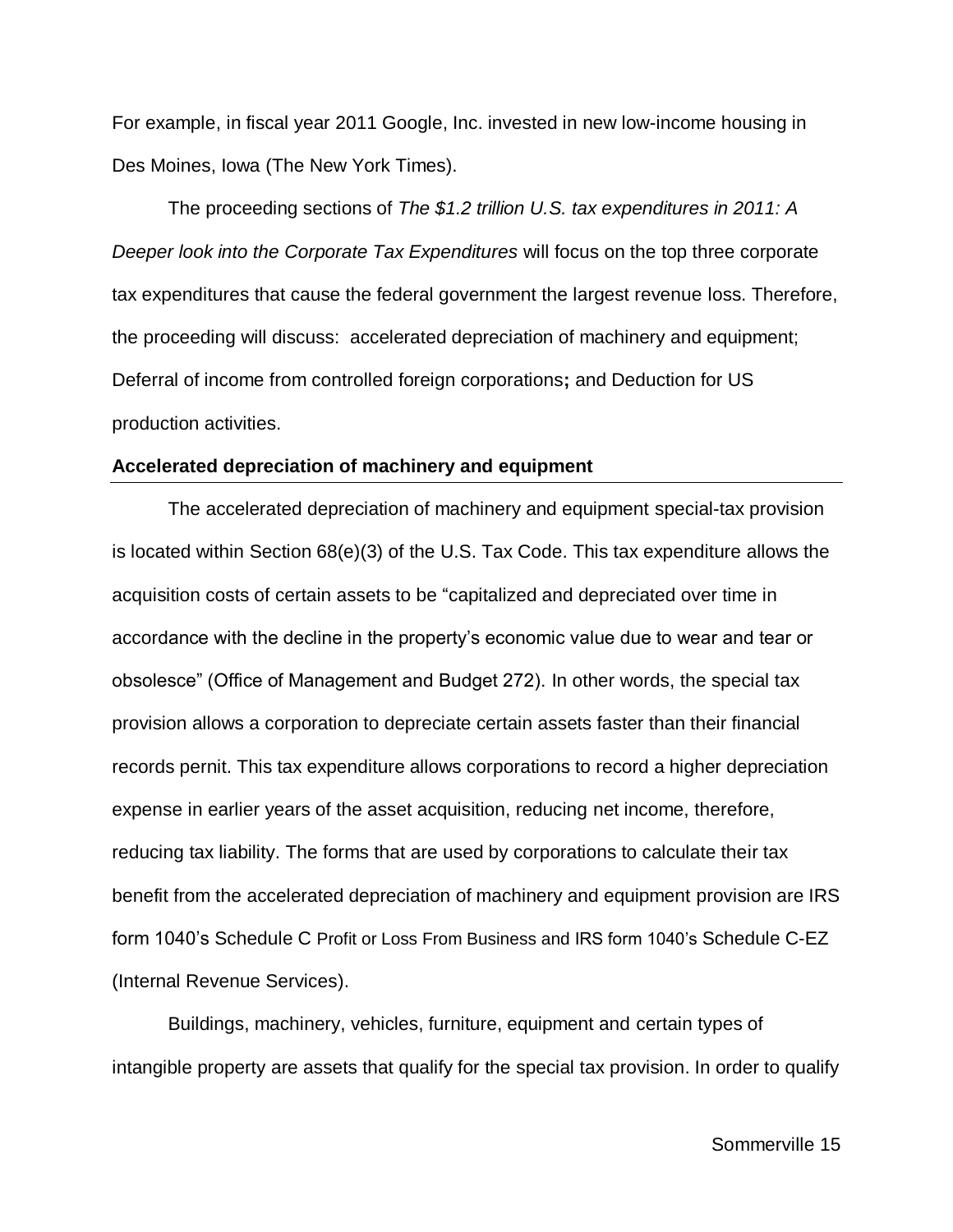for the tax expenditure, the asset needs to meet certain requirements: it needs to be owned by the business, it must be used in the business, it needs to contain a determinable useful life, and contain an expected life of more than one year (Internal Revenue Services). Assets that do not qualify for the tax expenditure include land, equipment used to build capital investments, and certain intangibles (Internal Revenue Services).

This tax provisions that allow corporations to depreciate assets using two different methods: Accelerated Cost Recovery System (ACRS) and the Modified Accelerated Cost Recovery System (MACRS). The depreciation method that is used by most corporations is MACRS because most assets qualify for it. MACRS has two types of depreciation systems: General Depreciation System (GDS) and Alternative Depreciation System (ADS) (Internal Revenue Services). The GDS is the depreciation method that is predominantly used unless it is required by law to use ADS. ADS applies for assets used 50% or less for business use; asset used predominantly outside the United States during the year; any tax-exempt use asset; any tax-exempt bond-financed assets; all asset used predominantly in a farming business and placed in service in any tax year; and any assets imported from a foreign country for which an Executive Order is in effect because the country maintains trade restrictions or engages in other discriminatory acts (U.S. Internal Revenue Services). Assets depreciated under the ADS method do not qualify as special tax provisions of depreciation, therefore, assets depreciated according to GDS are considered a tax expenditures and those under ADS are not.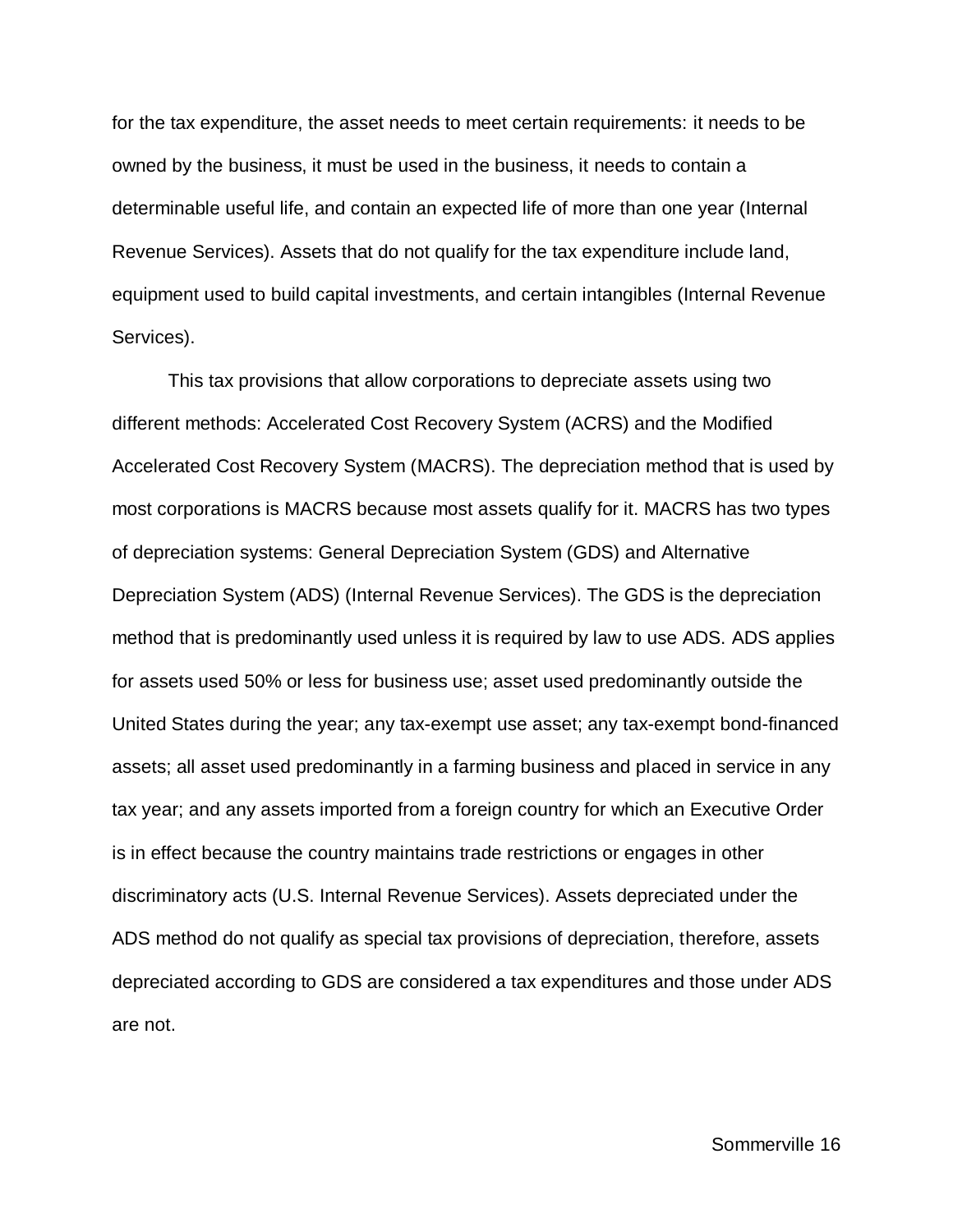The assets that qualify for MACRS's GDS are classified under nine categories.

The nine categories include: 3-year property; 5-year property; 7-year property; 10 year

property; 15-year property; 25-year property; residential rental property; and

nonresidential real property (U.S. Internal Revenue Services).

# *Figure 8: The nine asset classifications under MACRS's General Depreciation Systems (GDS)*

#### **3-year property**

Tractor units for over-the-road use.

Any race horse over 2 years old when placed in service. (All race horses placed in service after December 31, 2008, and before January 1, 2014, are deemed to be 3-year property, regardless of age.)

Any other horse (other than a race horse) over 12 years old when placed in service. Qualified rent-to-own property.

## **5-year property**

Automobiles, taxis, buses, and trucks.

Computers and peripheral equipment.

Office machinery (such as typewriters, calculators, and copiers).

Any property used in research and experimentation.

Breeding cattle and dairy cattle.

Appliances, carpets, furniture, etc., used in a residential rental real estate activity.

Certain geothermal, solar, and wind energy property.

## **7-year property**

Office furniture and fixtures (such as desks, files, and safes).

Agricultural machinery and equipment.

Any property that does not have a class life and has not been designated by law as being in any other class.

Certain motorsports entertainment complex property.

Any natural gas gathering line placed in service after April 11, 2005.

#### **10-year property**

Vessels, barges, tugs, and similar water transportation equipment.

Any single purpose agricultural or horticultural structure.

Any tree or vine bearing fruits or nuts.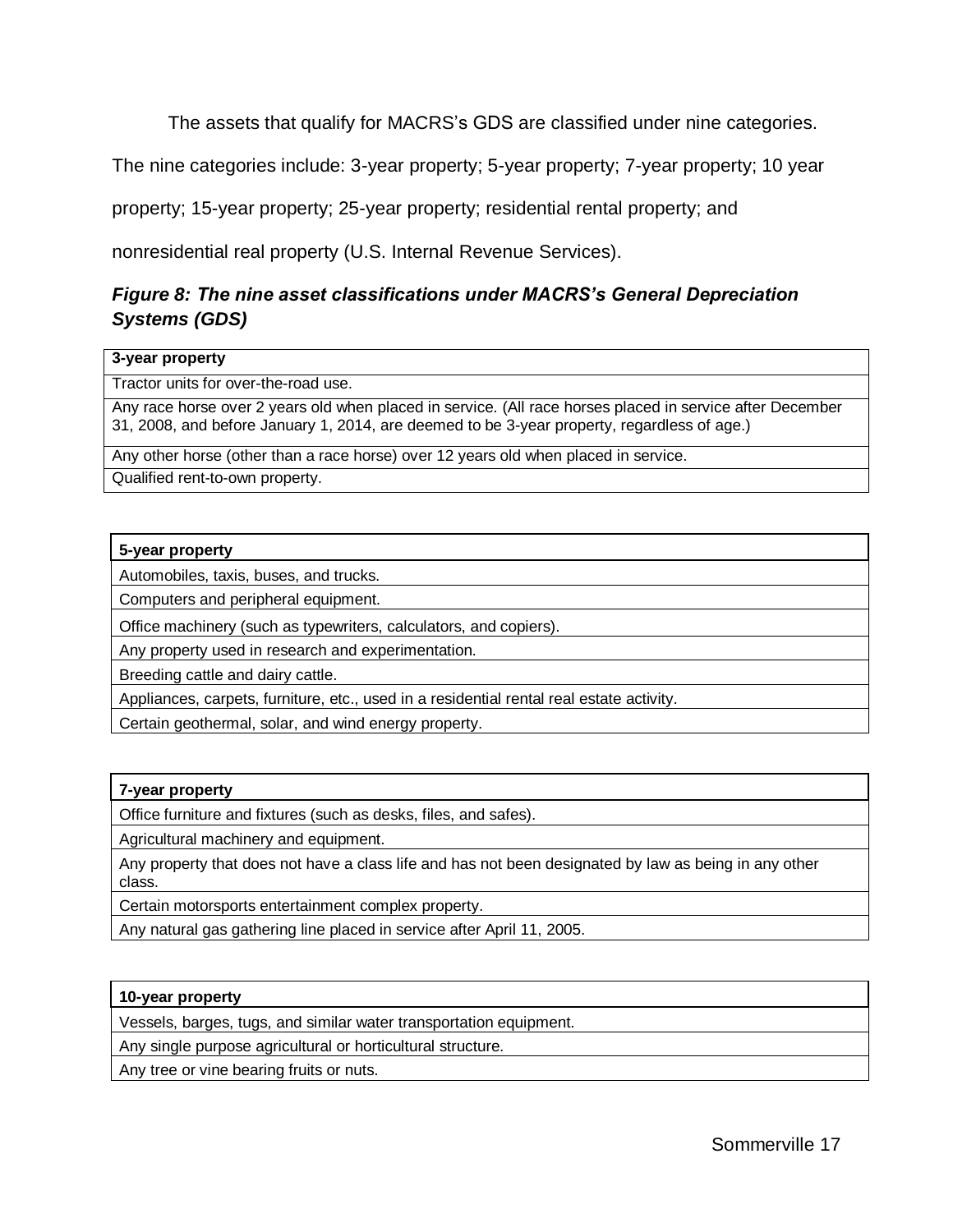Qualified small electric meter and qualified smart electric grid system placed in service on or after October 3, 2008.

#### **15-year property**

Certain improvements made directly to land or added to it (such as shrubbery, fences, roads, sidewalks, and bridges).

Any retail motor fuels outlet, such as a convenience store.

Any municipal wastewater treatment plant.

Any qualified leasehold improvement property.

Any qualified restaurant property.

Initial clearing and grading land improvements for gas utility property.

Electric transmission property (that is section 1245 property) used in the transmission at 69 or more kilovolts of electricity placed in service after April 11, 2005.

Any natural gas distribution line placed in service after April 11, 2005 and before January 1, 2011.

Any qualified retail improvement property.

#### **20-year property**

Farm buildings (other than single purpose agricultural or horticultural structures).

Municipal sewers not classified as 25-year property.

Initial clearing and grading land improvements for electric utility transmission and distribution plants.

**25-year property** *(This class is water utility property, which is either of the following:)*

Property that is an integral part of the gathering, treatment, or commercial distribution of water, and that, without regard to this provision, would be 20-year property.

Municipal sewers other than property placed in service under a binding contract in effect at all times since June 9, 1996.

#### **Residential rental property**

This is any building or structure, such as a rental home (including a mobile home), if 80% or more of its gross rental income for the tax year is from dwelling units.

#### **Nonresidential real property**

This is section 1250 property, such as an office building, store, or warehouse, that is neither residential rental property nor property with a class life of less than 27.5 years.

(U.S. Internal Revenue Services)

The assets that qualify corporations for the accelerated depreciation of machinery and

equipment provision predominantly fall under one of the MACRS's GDS category. The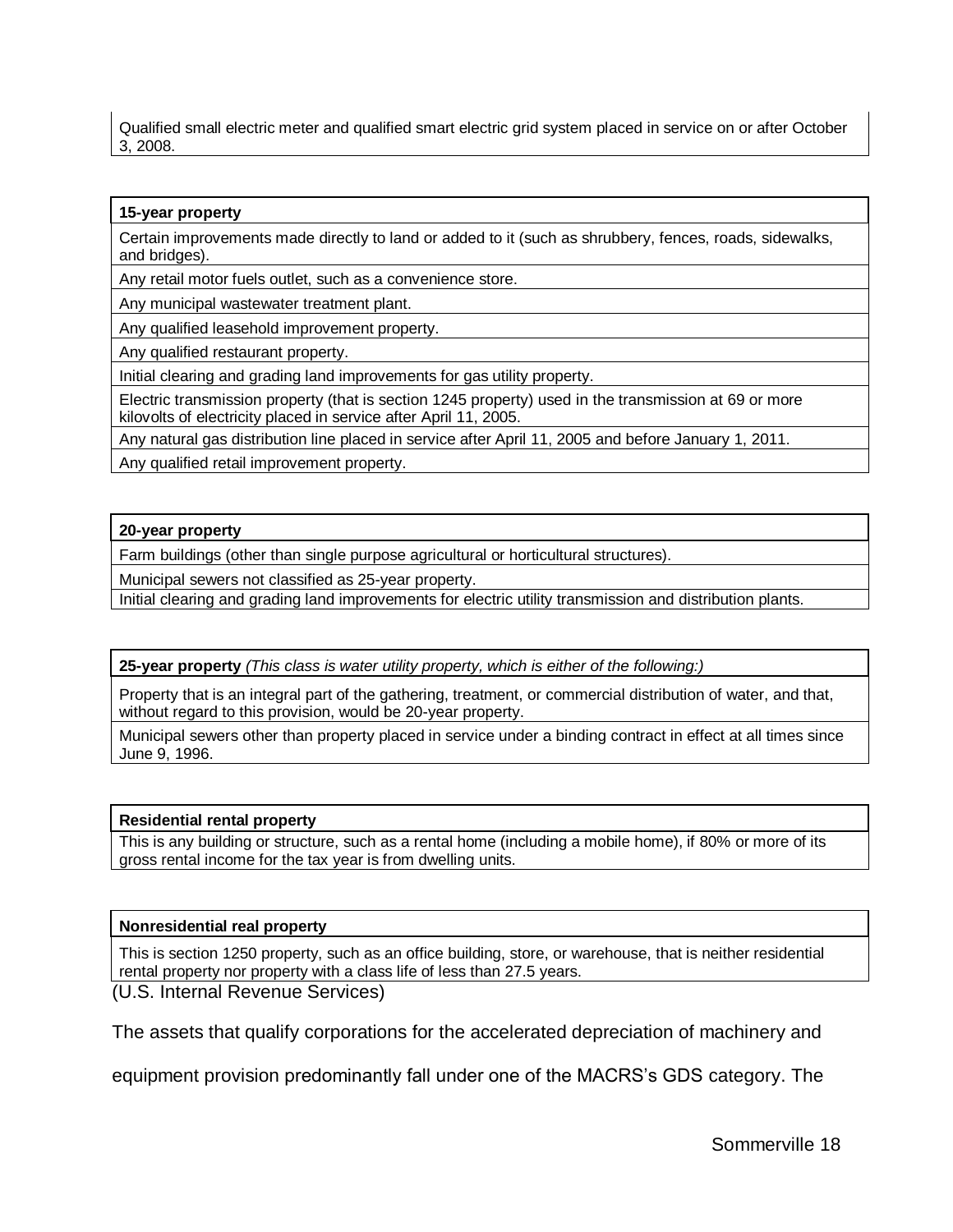MACRS's GDS utilized by corporations is demonstrated in Publication 946, Appendix A with tables of depreciation rates that allow companies to identify their depreciation rate for their asset.

The revenue effects of the tax expenditure can be demonstrated by a simple example. On January 1, 2011, Firm A, a C corporation buys a truck for \$10,000 with an expectancy life of 5 years that will be used for company purposes. On January 1, 2011, the purchase of the truck is capitalized in Firm A's financial records by increasing assets by \$10,000. The method used for Firm A's financial reporting is the straight-line method (a method commonly used by corporations), in other words, the acquisition cost of the truck will be amortized equally for the next five years starting on January 1, 2011.

On December 31, 2011, Firm A's financial reports contain total revenues of \$202,000 and a depreciation expense of \$2,000 (\$10,000/5 years) because the truck cost was amortized under the straight-line method, resulting in a net income (revenuesexpenses= net income) of \$200,000. Prior to reporting their net income of \$200,000 on IRS form 1120, Firm A completed Schedule C to utilize the accelerated depreciation of machinery and equipment provision by using the MACRS's GDS method to calculate depreciation expense for the truck. Under MACR's GDS, depreciation expense is now \$4,000 according to Table A-1 of Publication 946. Therefore, the net income that will be reported on the Firm A's tax return will not be \$200,000 but \$198,000. (*Note:* This example only looks at one year of the accelerated depreciation of machinery and equipment. While it is true that the company receives more tax depreciation deduction the first year of acquisition, over the next 4 years, the company will have \$8,000 depreciation expense in its financial statements and only \$6,000 on its tax returns. Over

Sommerville 19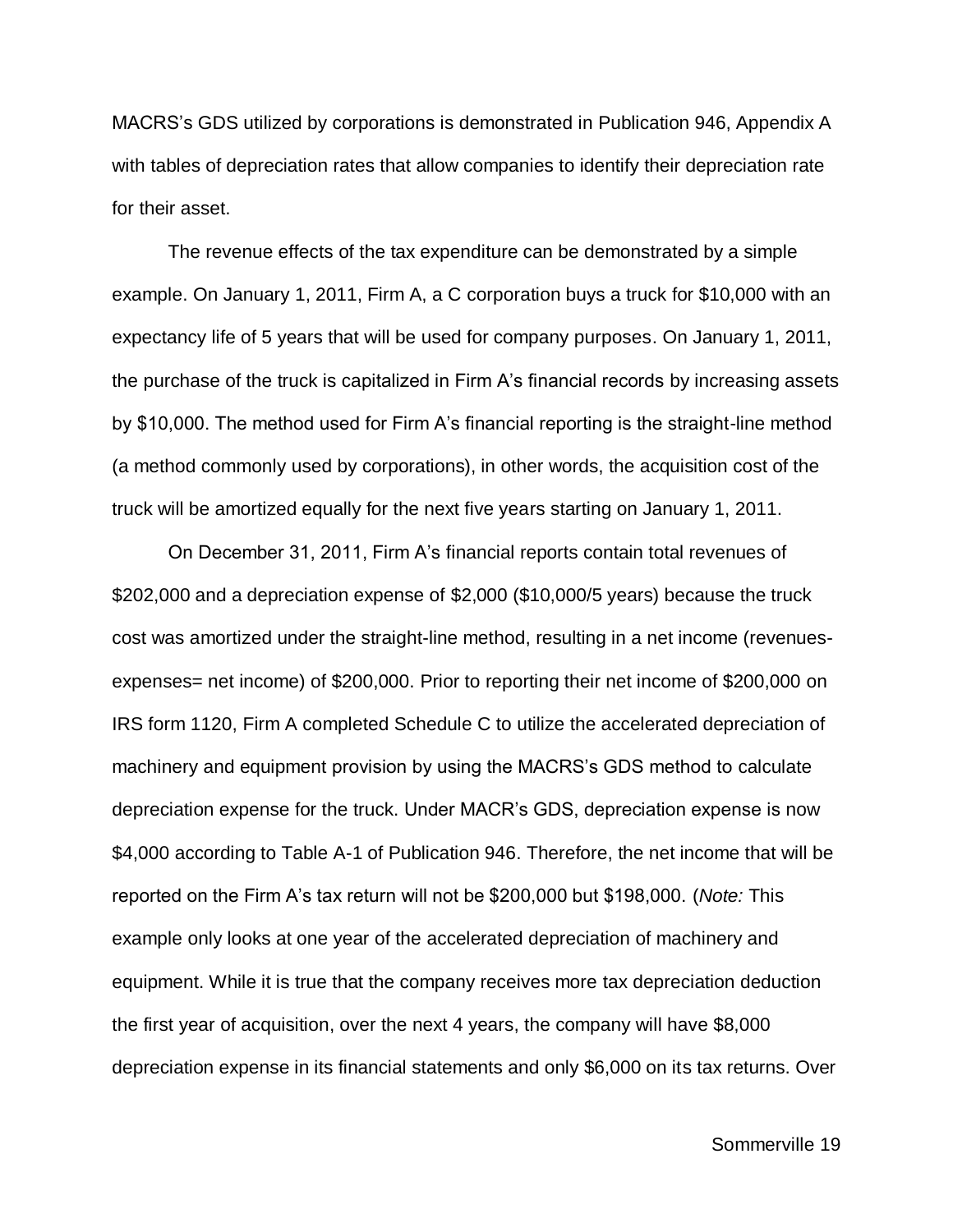the 5 year period, tax deductions for depreciation will eventually equal the depreciation expense in the financial statements (Redemske). Although the government is going to collect the same total tax within the proceeding years, the provision is classified as a tax expenditure because the depreciation expense does not reflect the true economic standing of the company within the year.)

For the fiscal year 2011, the U.S. Federal government subsidized \$76.1 billion to corporations according to OTA (\$52.3 billion according to JCT) from the accelerated depreciation of machinery and equipment provision (Pew's Tax Expenditure Database). OTA estimates that the accelerated depreciation of machinery and equipment provision represented approximately 42 percent of total revenue loss attributed to corporate tax expenditures (U.S. Government Accountability Office 11). The accelerated depreciation of machinery and equipment tax expenditure produces both significant revenue loss for the U.S. Federal government and provides substantial benefits for the corporations.

## **Deferral of income from controlled foreign corporations**

The deferral of income from controlled foreign corporations provision is located in Section 957 of the U.S. Tax Code. According to the Office of Management and Budget, the deferral of income from controlled foreign corporations is a special-tax provision that defers the taxation on "active income of foreign corporations controlled by U.S shareholders [that] is not subject to U.S. taxation when it is earned. The income becomes taxable only when the controlling U.S. shareholders receive dividends or other distributions from the foreign stockholdings." In other words, this tax expenditure does not allow certain income from foreign operations owned by certain U.S. shareholders to be taxed until income is distributed as dividends to shareholders.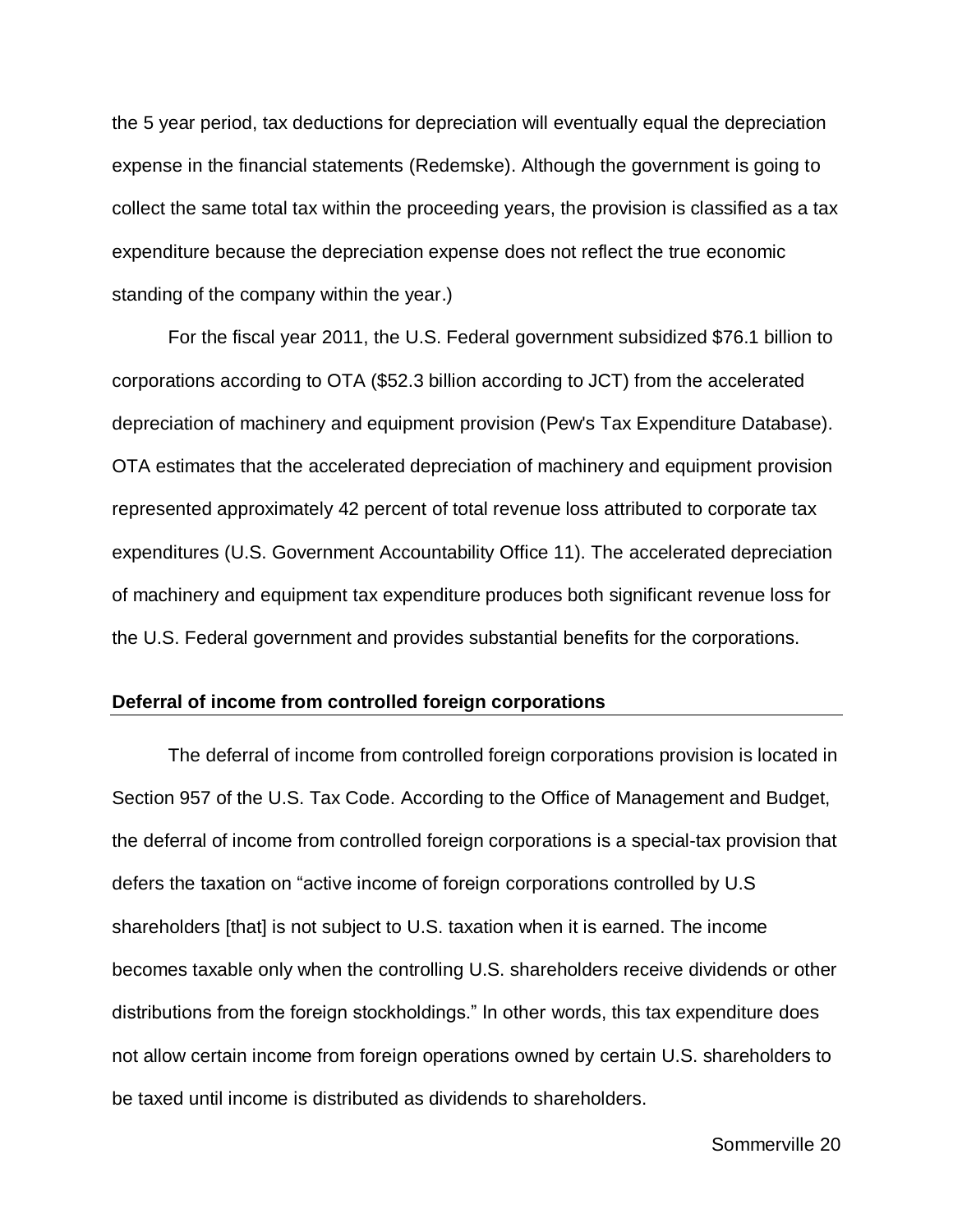In order to understand the application of the deferral of income from controlled foreign corporation tax expenditure, it is important to understand the terms U.S. shareholders and ownership within its definition. A U.S. shareholder according to Section 951(b) of the Internal Revenue Code is a U.S. person who owns 10 percent or more ownership. For example, a foreign corporation with thirty U.S shareholders who each own 9 percent of shares would not qualify as a U.S. shareholder under this provision.

In addition to U.S. shareholder, the definition of ownership is also important. Ownership within a controlled foreign corporation is defined as either more than 50 percent of the total combined voting power of all classes of stock of such corporation entitled to vote or the total value of the stock of such corporation is owned by U.S. shareholders on any day during the taxable year (U.S. Internal Revenue Code). Section 958(a) in the Internal Revenue Code elaborates the definition of share ownership to include persons who own shares directly or indirectly. For example, a foreign corporation has a one foreign shareholder that owns 50 percent of the stock and 2 U.S. shareholders who own 25% each. The foreign corporation would not qualify for the deferral of income from controlled foreign corporation provision because U.S. shareholders do not own more than 50 percent of the foreign corporation.

The deferral of income from controlled foreign corporations tax expenditure is not only strict about the eligibility of foreign operations, but also eligibility of income of foreign operations that applies to this provision too. The U.S. Federal income tax system operates in that any foreign corporations (not mattering if it is U.S. or foreign owned by shareholders) is eligible to U.S. income taxation. As long as the foreign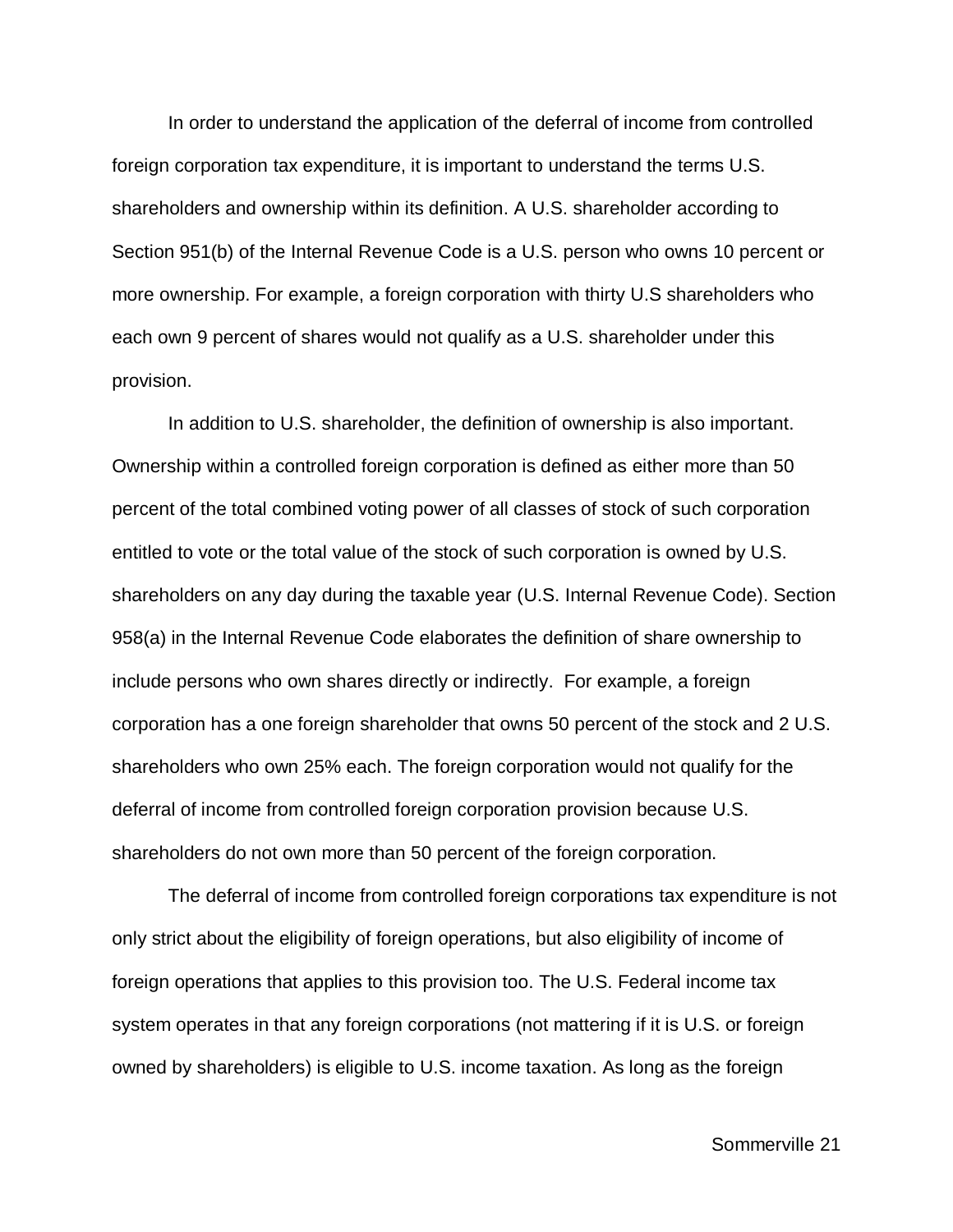corporation "is effectively connected with the conduct of a U.S. trade or business or if the foreign corporation has a permanent establishment in the U.S." that business is subject to U.S. income taxes (AVC Advisory). As previously stated, certain types of income of foreign operations are eligible for this provision, not all. Deferral of income from controlled foreign corporations only relates to certain type of income of foreign operations from taxation until distribution to U.S. shareholders, therefore, not all income from foreign operations is deferred until distributed as dividends.

The income earned by controlled foreign corporations that are not allowed for the special-tax provision and eligible for U.S. taxation is called Subpart F income. Subpart F income include: insurance income; foreign base company income; income from countries subject to international boycotts; illegal bribes, kickbacks and similar payments; income from countries where the U.S. has severed diplomatic relations; foreign personal holding company income; foreign base company sales income; foreign base company services income; foreign base company shipping income; and foreign base company oil related income (Internal Revenue Code). (*Note:* The preceding five types of income are described as foreign base company services income). The income that applies to foreign controlled corporations the most are generally foreign base company income (AVC Advisory). Subpart F income is generally any foreign source of income that can be connected to the U.S. In other words, the income that is only eligible for the provision is income that "has no U.S. source income connected with a U.S. trade or business and has no permanent establishment in the U.S." until it is distributed as dividends to U.S. shareholders (AVC Advisory).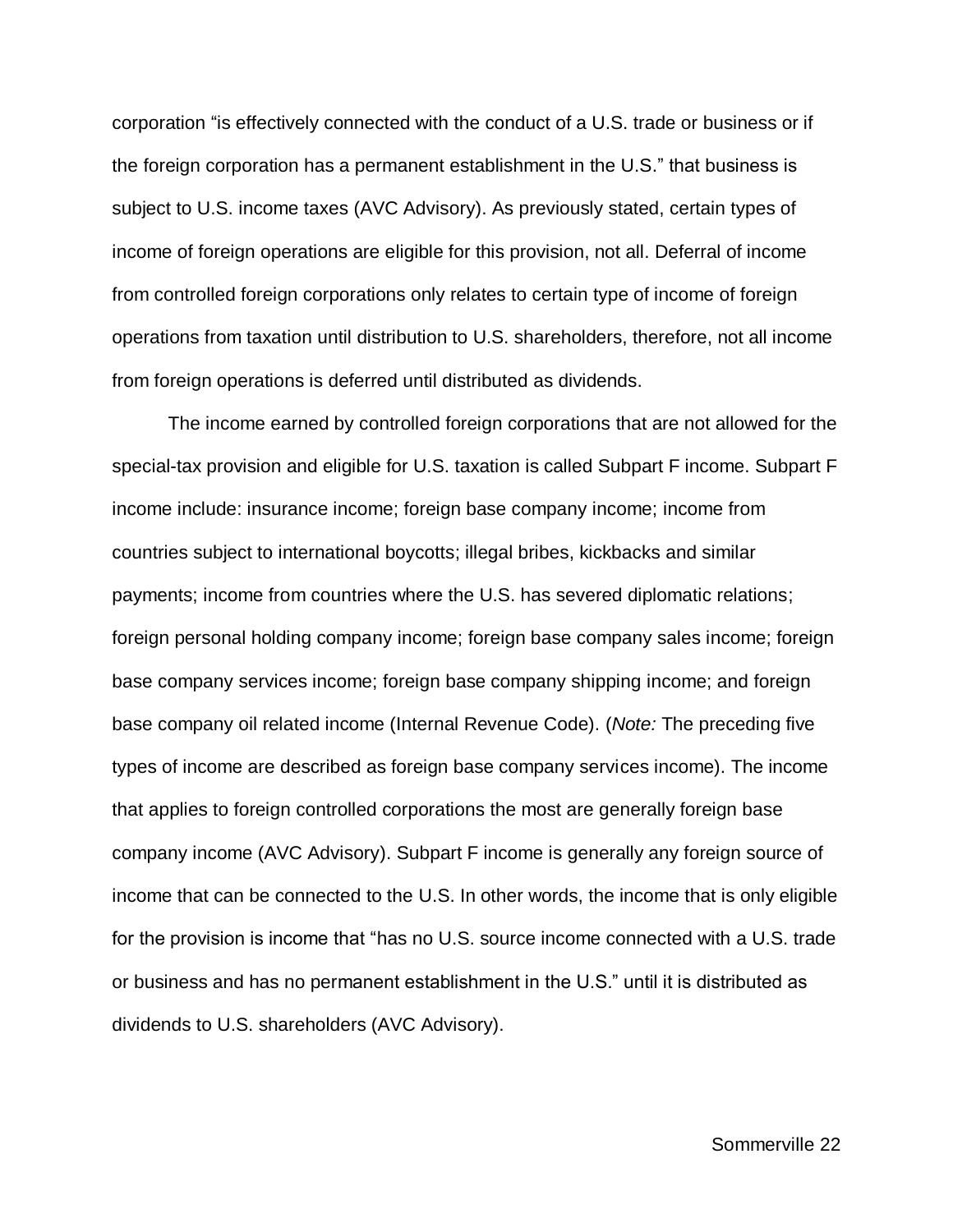The impact of the deferral of income from controlled foreign corporations tax expenditure can be best demonstrated by an example. One example will demonstrate income from a controlled foreign corporation that is Subpart F tax (so therefore does not qualify for the provision) and the second example will represent controlled foreign corporation income that is eligible for the provision. Example #1: Firm A is a U.S. corporation owns a foreign operation in Ireland. In fiscal year 2011, the Irish corporation purchases products from Firm A and sells them to customers throughout Europe. The income earned from the Irish corporation would be considered subpart F income, therefore, would not be eligible for the *deferral of income from controlled foreign corporations* tax expenditure (Deloitte 27). Example #2: Firm B is a U.S. corporation owns a German corporation. In fiscal year 2011, the German corporation earned \$100 of income from its own operations (i.e. no interaction with the U.S. corporation). For fiscal year 2011, the income earned by the German subsidiary is not eligible for taxation until the income is paid to U.S. shareholders according to the definition of the provision (Deloitte 33). (*Note:* The preceding examples demonstrate the simplified idea and principle of the deferral of income from controlled foreign corporations tax expenditure.) The examples conclude that corporations will be able to hold non Subpart F income invested overseas until the company pays a dividend to U.S. shareholders.

The revenue loss attributed to the deferral of income from controlled foreign corporations provision is approximately \$41.4 billon according to the OTA (\$15.3 billion according to the JCT) (Pew's Tax Expenditure Database). The provision is ranked as the second highest tax expenditure that is utilized by corporations in the fiscal year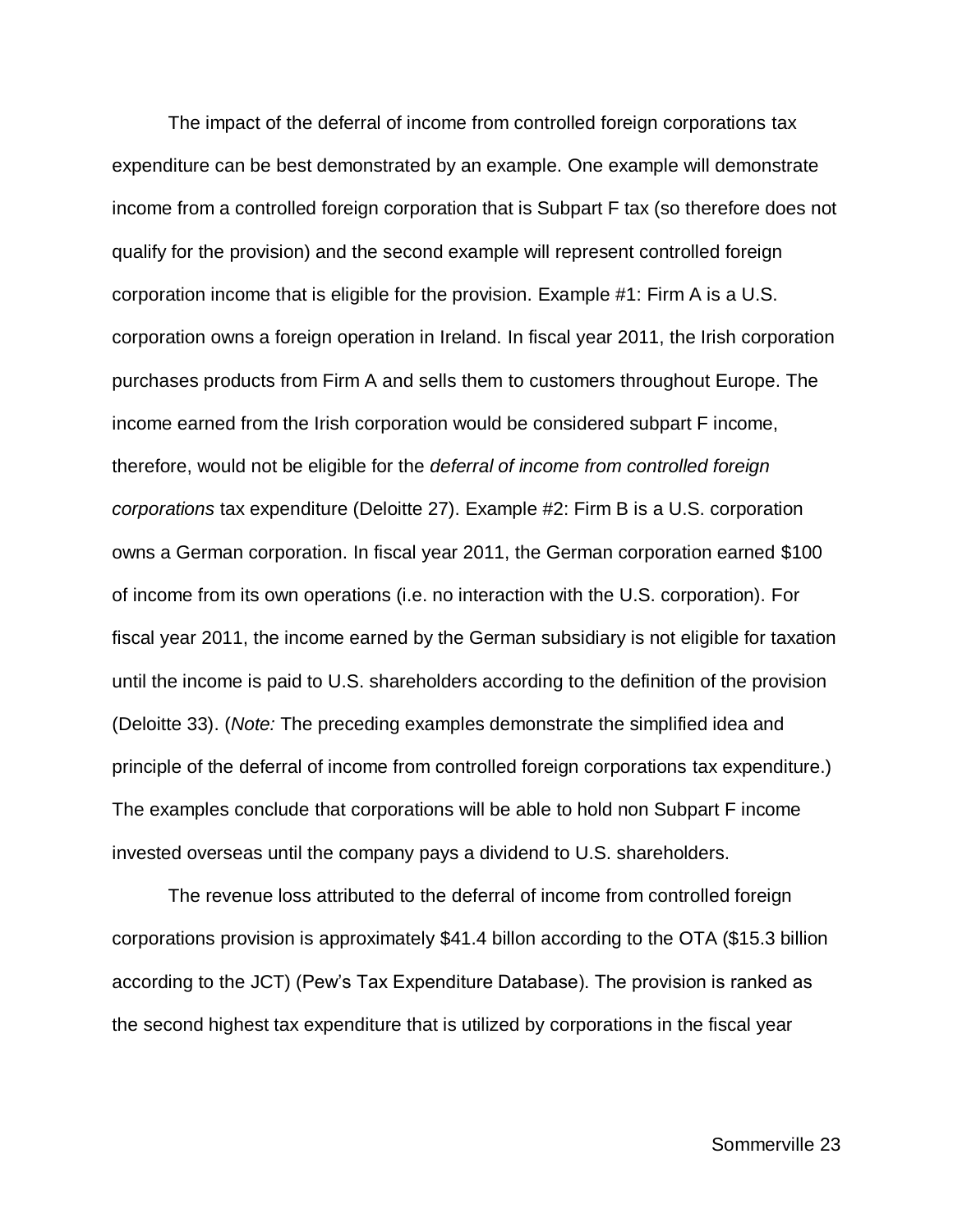2011. In addition to its magnitude, this special tax provision represents approximately 23 percent of corporate tax expenditures.

## **Deduction for U.S. production activities**

In Section 199(a)(1) of the Internal Revenue Code, the deduction for U.S. production activities provision states "in general there shall be…a deduction…[with an] amount equal to 9 percent of the lesser of the qualified production activities income of the taxpayer of the taxable year or the taxable income for the taxable year." In other words, a percentage of income that is attributed to domestic production for a corporation is eligible for a deduction. (*Note*: The deduction for U.S. production activities provision is not only applicable to corporations.)

The qualifications of domestic production are defined broadly under Section 199 of the Internal Revenue Code. In general, eligible production activities can be categorized under three categories: manufacturing activities of tangible person property, (as a whole or a significant part); construction of real property in the U.S.; and performance of engineering or architectural services in the U.S. for real property projects in the U.S. (Journal of Accountancy). Therefore, domestic production activities include manufacturing, mining, oil extraction, farming, construction, architecture, engineering and the production of software, recordings and films, and products partially made in the U.S. (Journal of Accountancy).

As previously stated, the calculation for the special tax provision is based on the lower of the two options: qualified production activities income and taxable income. Qualified taxable income is defined under Section 199(c)(1) as the difference between the domestic production revenue and related cost of goods sold, expenses and losses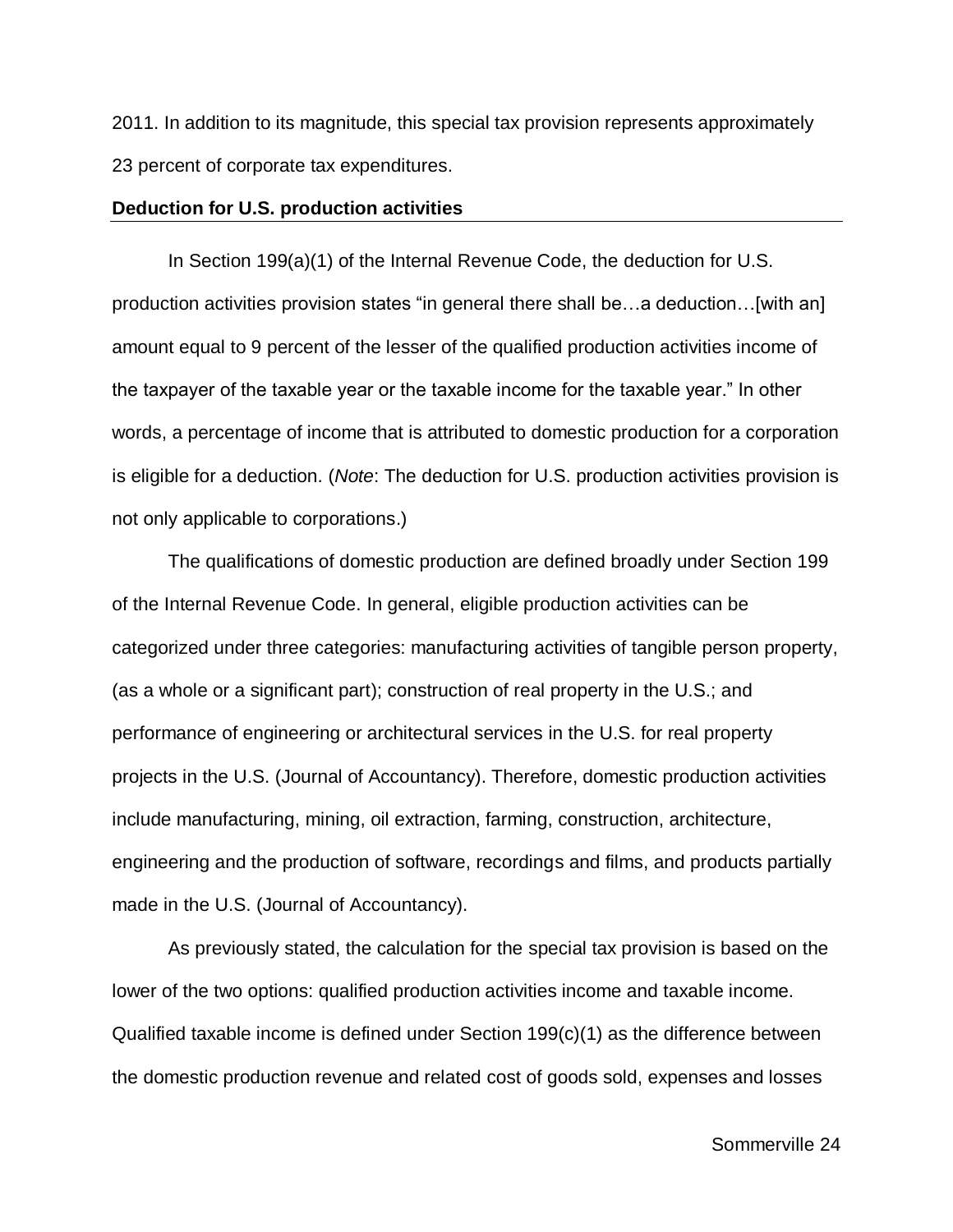(Internal Revenue Services). When calculating the qualified production activities income, revenues that should not be included in the calculation are sales of foods or beverages prepared by the taxpayer; the transmission or distribution of electricity, natural gas, or portable water; and the lease, rental, license, sale, exchange other disposition of land (Internal Revenue Services). In addition to restrictions on revenues, expenses are restricted to include only 50 percent of wages allocable to qualified production activities expenses. The calculation of the qualified production activities differs from the taxable income because it calculates revenues and expenses that relate only to domestic production.

The application of the deduction for U.S. production activities tax expenditure for a corporation can be demonstrated in five steps established by the Journal of Accountancy. The implementation of this special tax provision begins with corporations (1) identifying areas of potential qualified production activities; (2) calculating domestic production gross revenues; (3) allocating cost of goods sold to the domestic production; (4) calculate the net income; and (5) calculating the deduction by selecting the lower of the taxable income or qualified production activities.

The U.S. Federal government acquired a revenue loss of approximately \$9.8 billion for the fiscal year 2011 according to the OTA (\$8.9 billion according to the JCT) for the deduction for U.S. production activities tax expenditure. Although this special tax provision does not only impact corporations, the provision was ranked as the third largest tax expenditure for corporations in fiscal year 2011. In other words, this tax expenditure represented approximately 23% of the share of corporate tax expenditures in fiscal year 2011.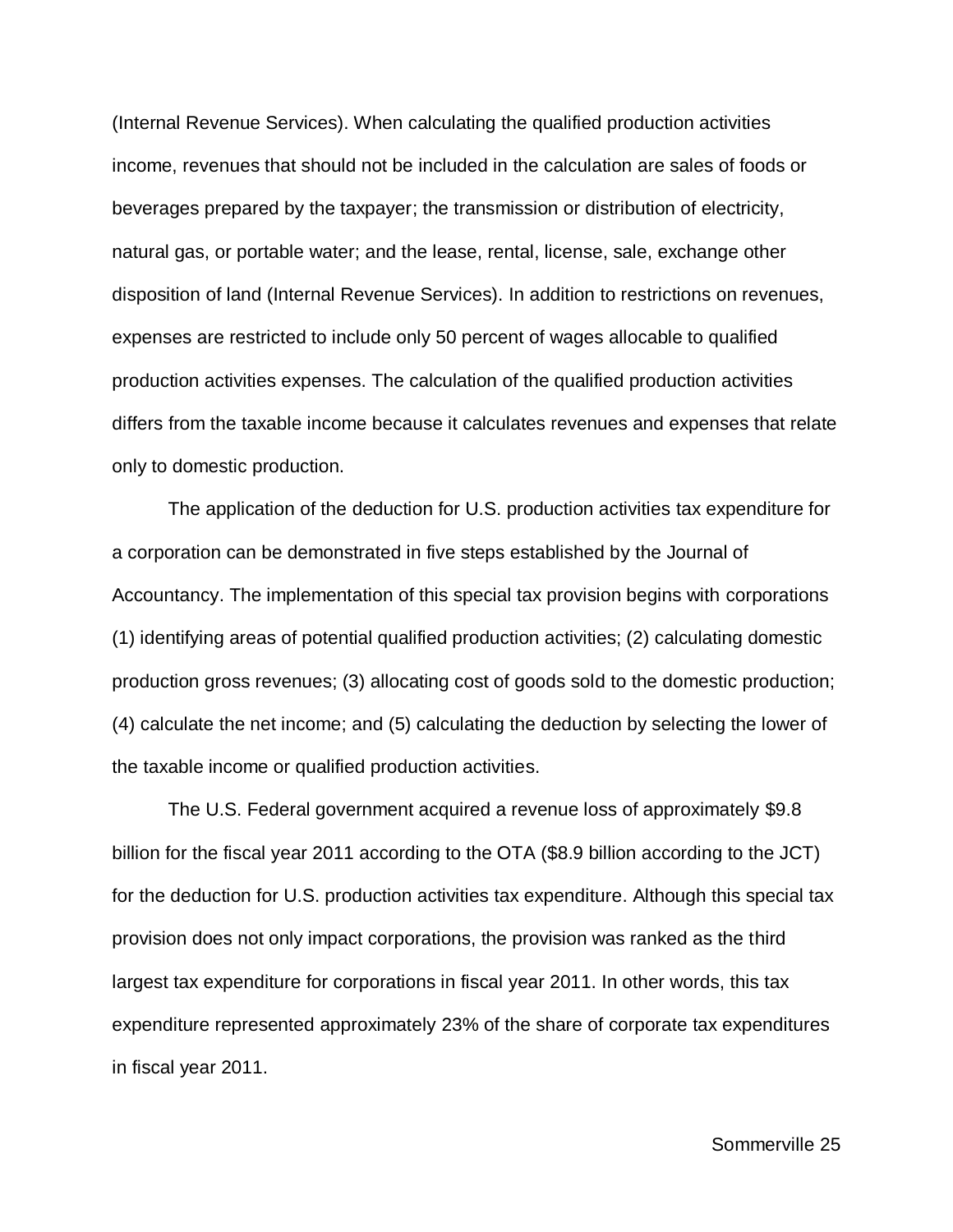## **Conclusion**

*The \$1.2 trillion U.S. tax expenditures in 2011: A Deeper look into the Corporate Tax Expenditures* demonstrates the complexity of the tax reform debate. As the debate on tax reform continues to be discussed in the political arena, it is important for citizens of the United States to be informed. The debate cannot be discussed in simple terms but it contains a multitude of layers and perspectives.

This paper attempts to provide readers with only one perspective to this complicated debate by discussing tax expenditures. The 173 tax expenditures that impact individuals and corporations every year require an in-depth knowledge on the U.S. Tax Code. Therefore, it is important for readers to seek additional sources before participating within the political discourse on tax reform.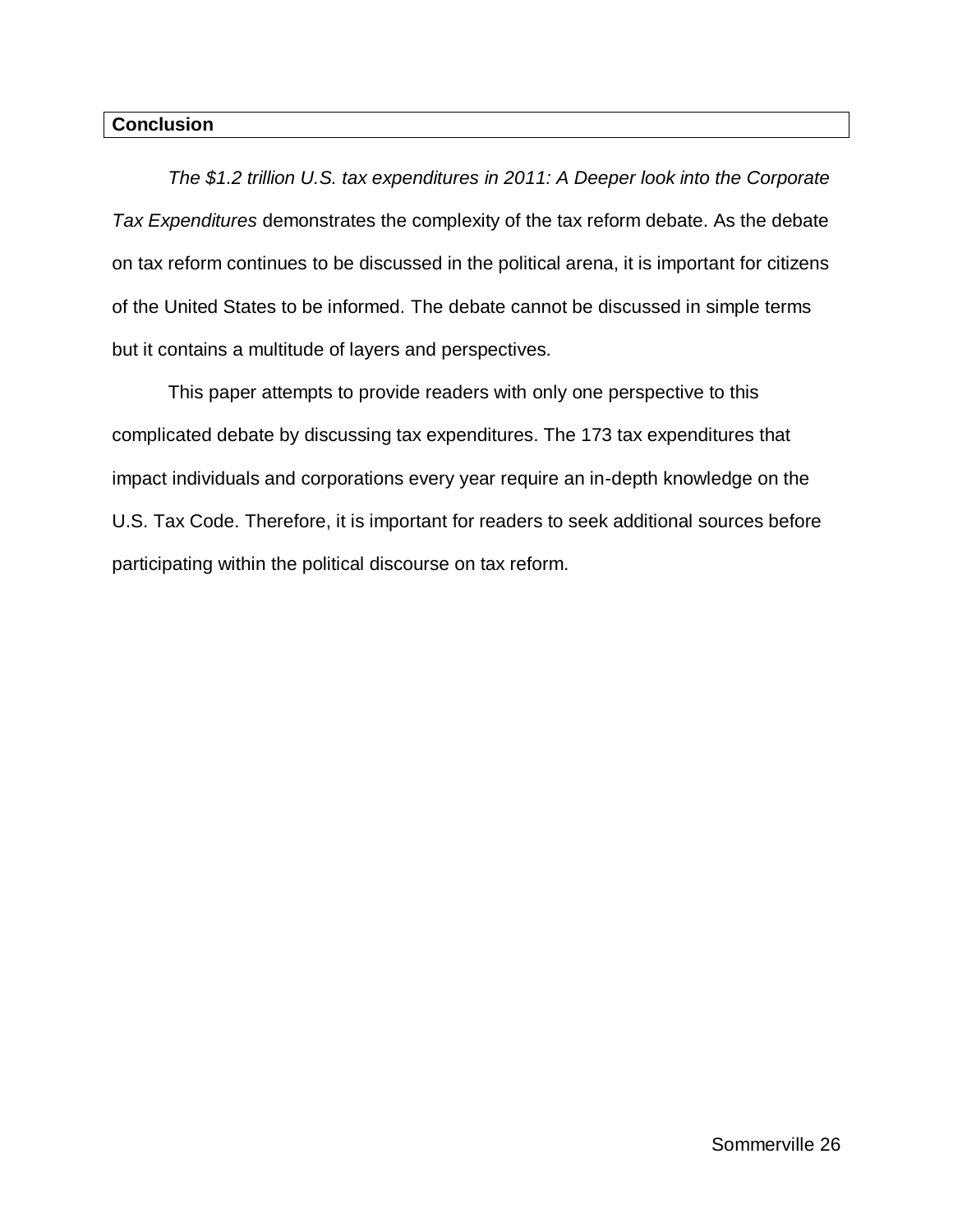## **Works Cited**

AV Advisor,"Controlled Foreign Corporation Tax Guide. Web. 23 Apr 2013.

<http://www.avcadvisory.com/documents/pdf/CFC.pdf>.

Bingham, Brandon, and Tim Tueff. "Dbriefs U presents: The Four Cornerstones of International Taxation. 21 May 2010. Web. 23 Apr 2013.

<http://deloitte.12hna.com/dbriefs\_u/dbriefsu\_international\_fa10\_slides.pdf>.

Karnis, Daniel. "Maximizing the Section 199 Deduction." *Journal of Accountancy* . (2010): n. page. Web. 22 Apr. 2013.

Redemske, Michael. E-mail Interview. 30 Apr 2013.

Tax Policy Center Urban Institute and Brookings Institution , . "Tax Expenditures." *Tax Topics* (2010).Web. 23 Apr 2013.

<http://www.taxpolicycenter.org/taxtopics/Tax\_Expenditures.cfm>.

- The Pew Charitable Trust. *Pew's Tax Expenditure Database Updated for FY 2013* (2013): n.pag. *Pew's Tax Expenditure Database*. Web. 23 Apr 2013. <http://subsidyscope.org/tax\_expenditures/summary/>.
- Toder, Eric. "Tax Expenditures and Tax Reform: Issues and Analysis." *Urban Institute*. (2005): n. page. Print.

<http://www.urban.org/UploadedPDF/411371\_tax\_expenditures.pdf>.

The New York Times, . "Who Invests in Low-Income Housing? Google, for One." 25 01 2011: n. page. Web. 23 Apr. 2013. <http://www.nytimes.com/2011/01/26/realestate/commercial/26credits.html?\_r=1 &adxnnl=1&adxnnlx=1366695703-1RL2MNNuBOQfPeUm0jWDqQ>. United States . Cong. Committee on Ways and Means. *FACT SHEET: Accelerated*